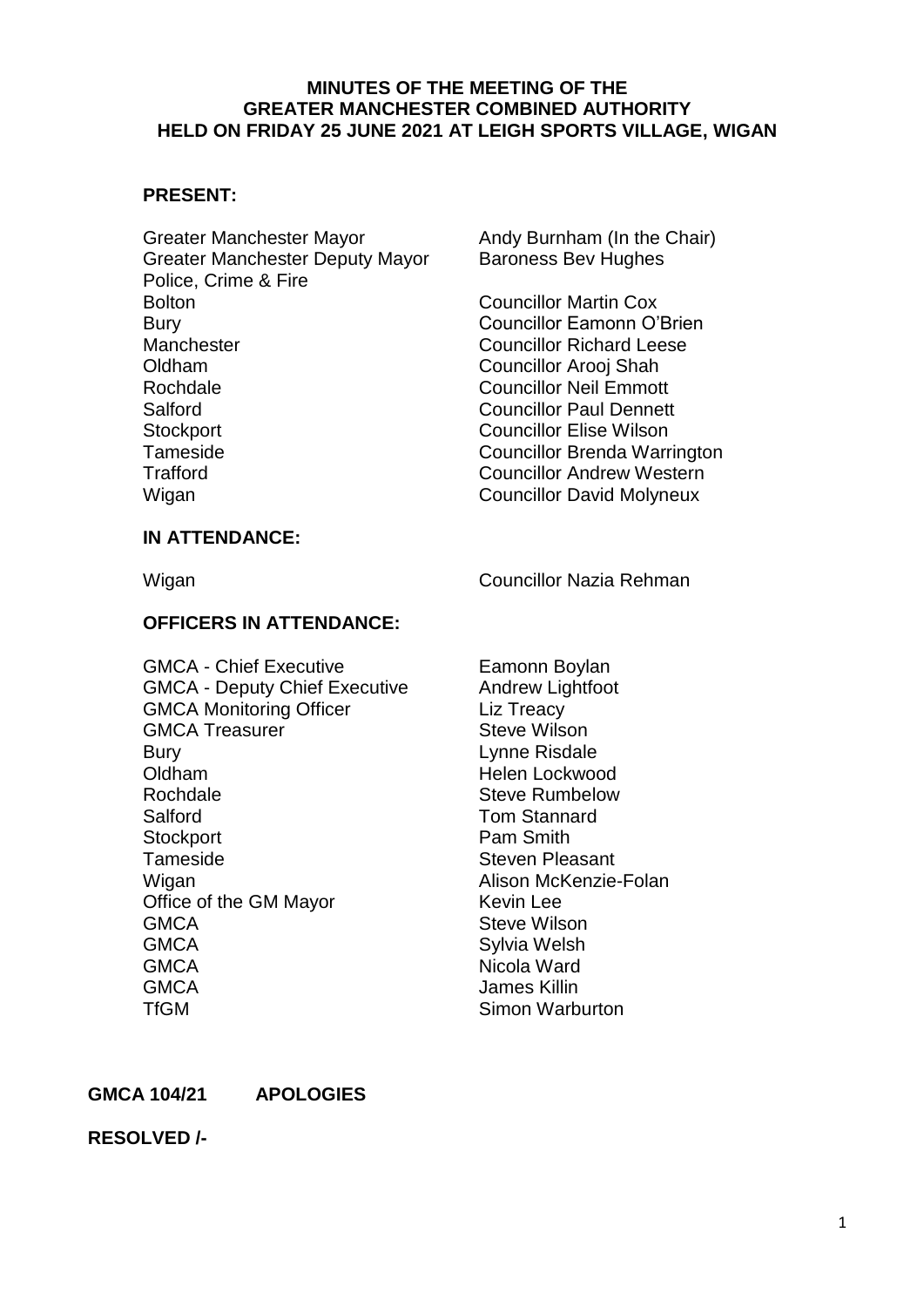That apologies be received and noted from Councillor David Greenhalgh (Councillor Martin Cox attending), Carolyn Wilkins (Helen Lockwood attending) and Geoff Little (Lynne Risdale attending).

## **GMCA 105/21 APPOINTMENT OF CHAIR TO THE GMCA - 2021/22**

### **RESOLVED /-**

That it be noted that Andy Burnham, as the GM Mayor, under part 5A, Section 4 of the GMCA Constitution is the Chair of the GMCA (ex-officio).

## **GMCA 106/21 APPOINTMENT OF VICE CHAIRS - 2021/22**

### **RESOLVED /-**

- 1. That it be noted that Councillor Richard Leese Deputy Mayor, is automatically appointed as a Vice Chair, under Part 5A, section 4, of the Constitution.
- 2. That it be noted that Councillor David Greenhalgh is automatically appointed as a Vice Chair, under Part 5A, section 4, of the Constitution.
- 3. That the appointment of Councillor Brenda Warrington as a Vice Chair, under Part 5A, section 4, of the Constitution be agreed.

### **GMCA 107/21 GREATER MANCHESTER APPOINTMENTS AND NOMINATIONS - 2021/22**

The GM Mayor, Andy Burnham presented a series of appointments to be considered by the GMCA.

- 1. That Julie Connor, Assistant Director, Governance & Scrutiny be appointed as the Secretary of the GMCA.
- 2. That the Mayor's and Chief Executive Officer, GMCA & TfGM, appointments to Portfolios for 2021/22 be noted as follows:

| <b>Portfolio</b>           | <b>Lead Member</b>       | <b>Lead Chief Executive</b> |
|----------------------------|--------------------------|-----------------------------|
|                            |                          |                             |
| Safe & Strong              | Bev Hughes (GMCA)        | Carolyn Wilkins (Oldham)    |
| <b>Communities (Police</b> |                          |                             |
| and Fire)                  |                          |                             |
| <b>Green City Region</b>   | Neil Emmott (Rochdale)   | Pam Smith (Stockport)       |
| Economy & Business         | Elise Wilson (Stockport) | Joanne Roney                |
|                            |                          | (Manchester)                |
| Housing,                   | Paul Dennett (Salford)   | <b>Steve Rumbelow</b>       |
| Homelessness &             |                          | (Rochdale)                  |
| Infrastructure             |                          |                             |
| Resources &                | David Molyneux (Wigan)   | Steve Wilson (GMCA)         |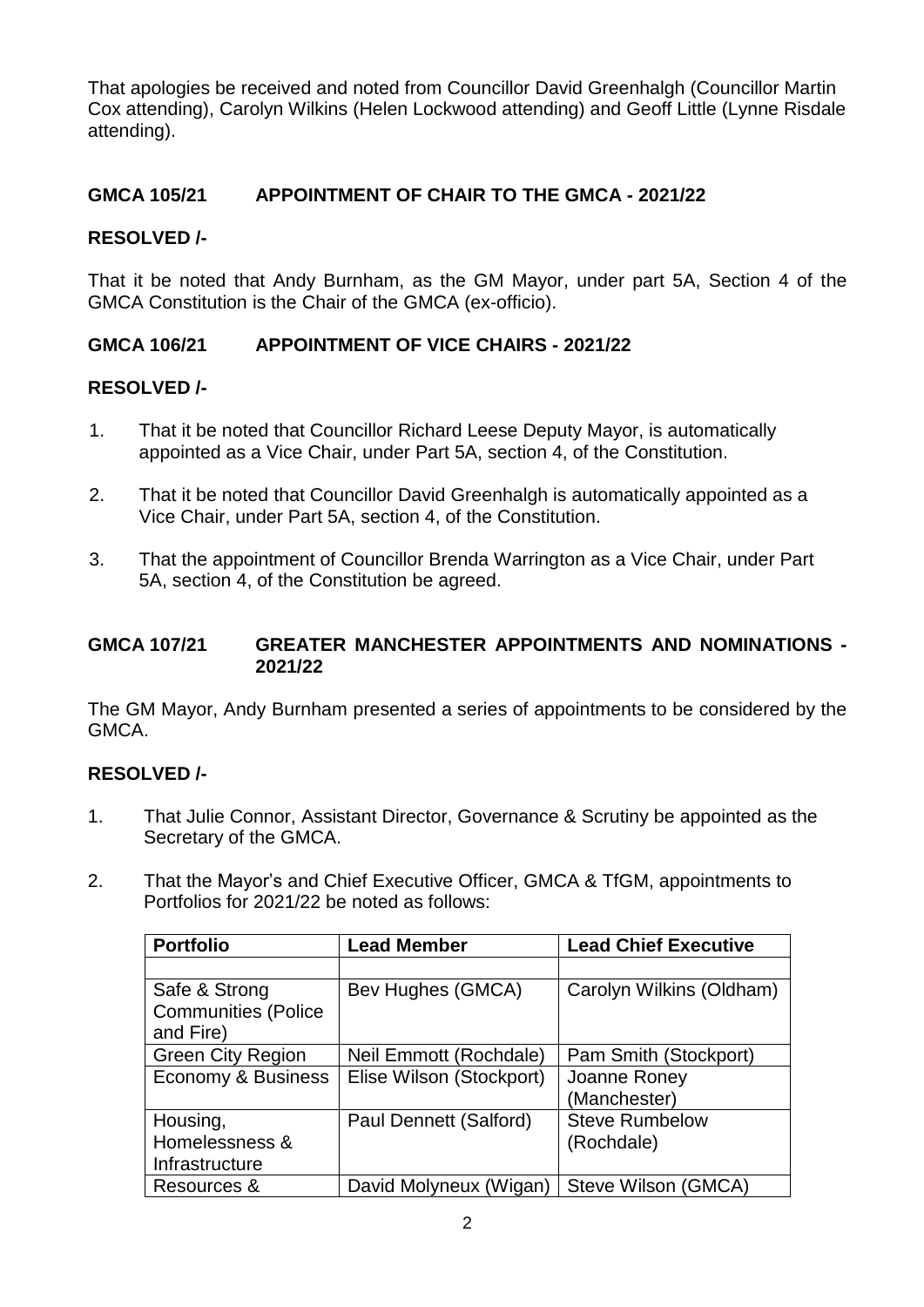| Investment                                      |                                          |                                                     |
|-------------------------------------------------|------------------------------------------|-----------------------------------------------------|
| Equalities                                      | Brenda Warrington<br>Tameside)           | Pam Smith (Stockport)                               |
| Policy & Reform,<br>Transport                   | Andy Burnham (GMCA)                      | Eamonn Boylan (GMCA)<br>- Policy & Transport        |
|                                                 |                                          | Tony Oakman (Bolton) -<br>Reform                    |
| Digital, Clean Air                              | <b>Andrew Western</b><br>(Trafford)      | Sara Todd (Trafford)                                |
| Education, Skills,<br>Work &<br>Apprenticeships | <b>Andrew Western</b><br>(Trafford)      | Tom Stannard (Salford)                              |
| Young People &<br>Cohesion                      | Eamonn O'Brien (Bury)                    | Geoff Little (Bury)                                 |
| Culture                                         | David Greenhalgh<br>(Bolton)             | Alison McKenzie-Folan<br>(Wigan)                    |
| Healthy Lives &<br><b>Quality Care</b>          | <b>Sir Richard Leese</b><br>(Manchester) | <b>Steven Pleasant</b><br>(Tameside)                |
| Community, Co-<br>operatives &<br>Inclusion     | Arooj Shah (Rochdale)                    | Carolyn Wilkins (Oldham)<br>Andrew Lightfoot (GMCA) |

- 3. That it be noted that specific Portfolio Assistants would not be appointed and that Leaders may, if they so wish, appoint a Greater Manchester Local Authority Councillor to act as a Portfolio Assistant, under the Constitution, to assist with the delivery of their portfolio.
- 4. That the appointments by GM Local Authorities of members and substitute members to the Greater Manchester Combined Authority for 2021/22 be noted as below. That it also be noted that all substitute members will be invited to attend meetings of the GMCA, to be able to speak but not vote (unless acting in the absence of their member) as provided for in the constitution.

| <b>District</b>   | <b>Member</b>           | <b>Substitute Member</b>    |
|-------------------|-------------------------|-----------------------------|
| <b>GMCA</b>       | Andy Burnham            |                             |
| <b>Bolton</b>     | David Greenhalgh (Con)  | Martyn Cox Con)             |
| <b>Bury</b>       | Eamonn O'Brien (Lab)    | Andrea Simpson (Lab)        |
| <b>Manchester</b> | Richard Leese (Lab)     | Bev Craig (Lab)             |
| Oldham            | Arooj Shah(Lab)         | Amanda Chadderton (Lab)     |
| <b>Rochdale</b>   | Neil Emmott (Lab)       | Sara Rowbotham (Lab)        |
| <b>Salford</b>    | Paul Dennett (Lab)      | John Merry (Lab)            |
| <b>Stockport</b>  | Elise Wilson (Lab)      | Tom McGee (Lab)             |
| <b>Tameside</b>   | Brenda Warrington (Lab) | <b>Bill Fairfoull (Lab)</b> |
| <b>Trafford</b>   | Andrew Western (Lab)    | Catherine Hynes (Lab)       |
| Wigan             | David Molyneux (Lab)    | Nazia Rehman (Lab)          |

5. That the appointment of the following GMCA members **(4 Labour & 1 Conservative)**  to the GMCA Standards Committee for 2021/22 be approved as follows: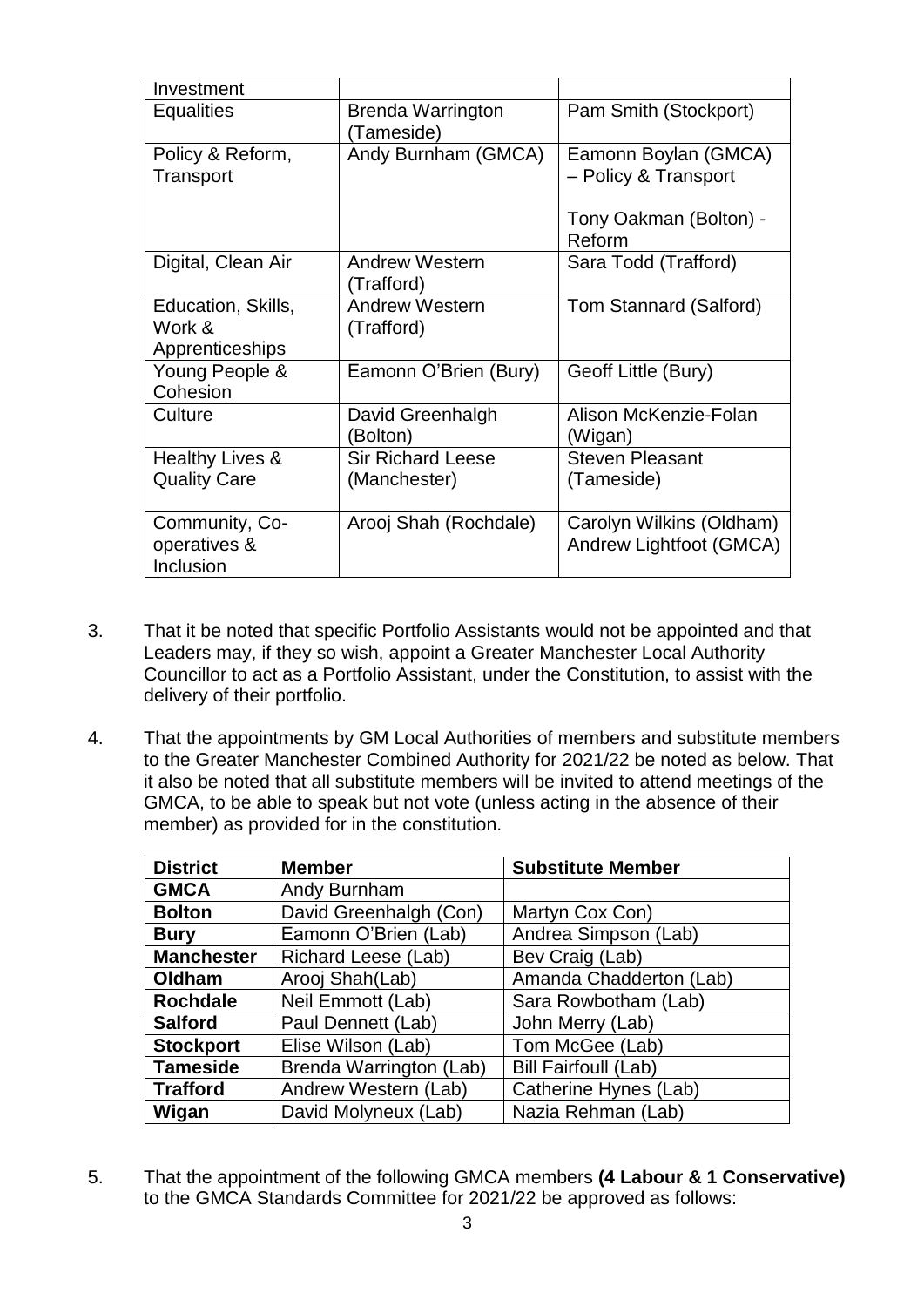David Greenhalgh (Bolton) (Con) Paul Dennett (Salford) (Lab) Elise Wilson (Stockport) (Lab) Andrew Western (Trafford) (Lab) Brenda Warrington (Tameside) (Lab)

- 6. That the extension of the appointment Geoff Linnell, Co-opted Independent Member, to act as the Chair of the Standards Committee and Nicole Jackson, Independent Person, to assist the Monitoring Officer and Hearing Panel in dealing with allegations that members of the GMCA have acted in breach of the GMCA's Code of Conduct, to 30 November 2021 be approved, during which time a recruitment exercise will be undertaken.
- 7. That the appointment of the following GMCA members **(6 Labour & 1 Conservative)**  to the GMCA Resources Committee for 2021/22 be approved as follows:

Mayor of Greater Manchester, Andy Burnham (Lab) David Greenhalgh (Bolton) (Con) Richard Leese (Manchester) (Lab) Elise Wilson (Stockport) (Lab) Paul Dennett (Salford) (Lab) Brenda Warrington (Tameside) (Lab) David Molyneux (Wigan) (Lab)

8. That the appointment of the following members five members to the GMCA Audit Committee (**4 members - 3 Labour & 1 Conservative) and 2 substitute members)** for 2021/22 be approved as follows:

|                           | <b>Bury</b> | <b>Mary Whitby</b>   | Lab |
|---------------------------|-------------|----------------------|-----|
| 2                         | Oldham      | Colin McLaren        | Lab |
| $\overline{3}$            | Manchester  | <b>Sarah Russell</b> | Lab |
|                           | Trafford    | <b>Chris Boyes</b>   | Con |
| <b>Substitute Members</b> |             |                      |     |
| 5                         | Salford     | <b>Tracy Kelly</b>   | Lab |
| 6                         | Wigan       | Joanne Marshall      | .ab |

- 9. That it be noted that the GMCA has previously agreed to extend the appointment of Gwyn Griffiths and Catherine Scivier as Independent members of the GMCA's Audit Committee for a further 3-year term of office, terminating on 30<sup>th</sup> June 2023.
- 10. That the final appointments to the GMCA Overview & Scrutiny Committees for 2021/22 be agreed as follows:

### **CORPORATE ISSUES & REFORM OVERVIEW & SCRUTINY**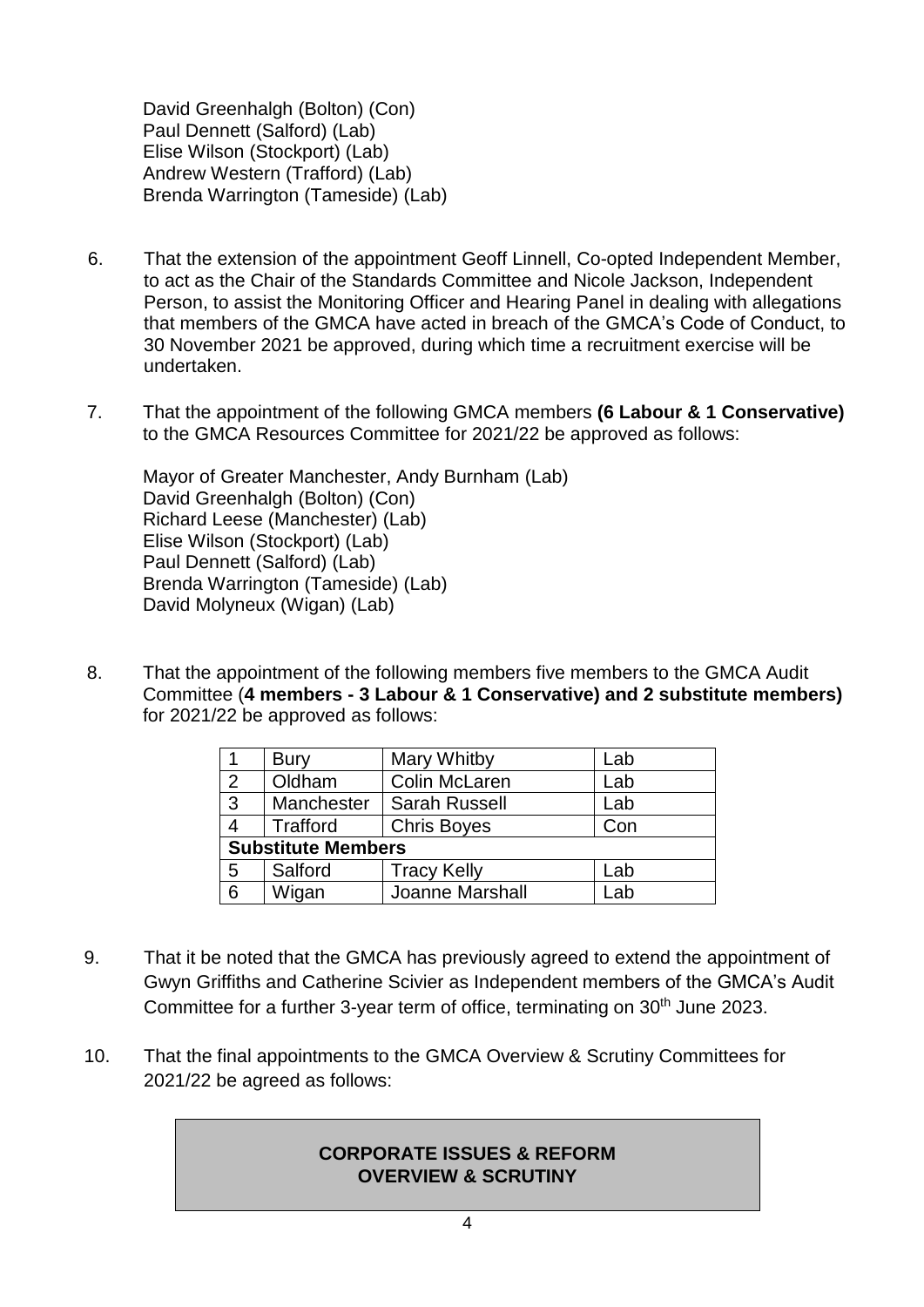| $\mathbf{1}$   | <b>Bolton</b>   | Samuel Rimmer (Con)     |
|----------------|-----------------|-------------------------|
| $\overline{2}$ | <b>Bury</b>     | TBC (Lab)               |
| 3              |                 | Tim Pickstone (Lib Dem) |
| 4              | Manchester      | TBC (Lab)               |
| 5              | Oldham          | Colin McClaren (Lab)    |
| 6              |                 | TBC (Lab)               |
| $\overline{7}$ | Rochdale        | Kallum Nolan (Lab)      |
| 8              | Salford         | Gina Reynolds (Lab)     |
| 9              |                 | TBC (Lab)               |
| 10             | Stockport       | Wendy Wild (Lab)        |
| 11             |                 | John McGahan (Con)      |
| 12             | Tameside        | Teresa Smith (Lab)      |
| 13             | <b>Trafford</b> | Jill Axford (Lab)       |
| 14             |                 | Nathan Evans (Cons)     |
| 15             | Wigan           | Joanne Marshall (Lab)   |

| <b>ECONOMY, BUSINESS GROWTH &amp; SKILLS</b><br><b>OVERVIEW &amp; SCRUTINY</b> |               |                        |  |
|--------------------------------------------------------------------------------|---------------|------------------------|--|
| 1                                                                              | <b>Bolton</b> | Andrea Finney (Con)    |  |
| $\overline{2}$                                                                 |               | Susan Howarth (Lab)    |  |
| 3                                                                              | <b>Bury</b>   | Mary Whitby (Lab)      |  |
| 4                                                                              | Manchester    | Greg Stanton (Lab)     |  |
| 5                                                                              |               | TBC (Lab)              |  |
| 6                                                                              | Oldham        | George Hulme (Lab)     |  |
| $\overline{7}$                                                                 | Rochdale      | Ray Dutton (Lab)       |  |
| 8                                                                              |               | Mike Holly (Con)       |  |
| 9                                                                              | Salford       | Jim King (Lab)         |  |
| 10                                                                             | Stockport     | Kate Butler (Lab)      |  |
| 11                                                                             |               | Becky Senior (Lib Dem) |  |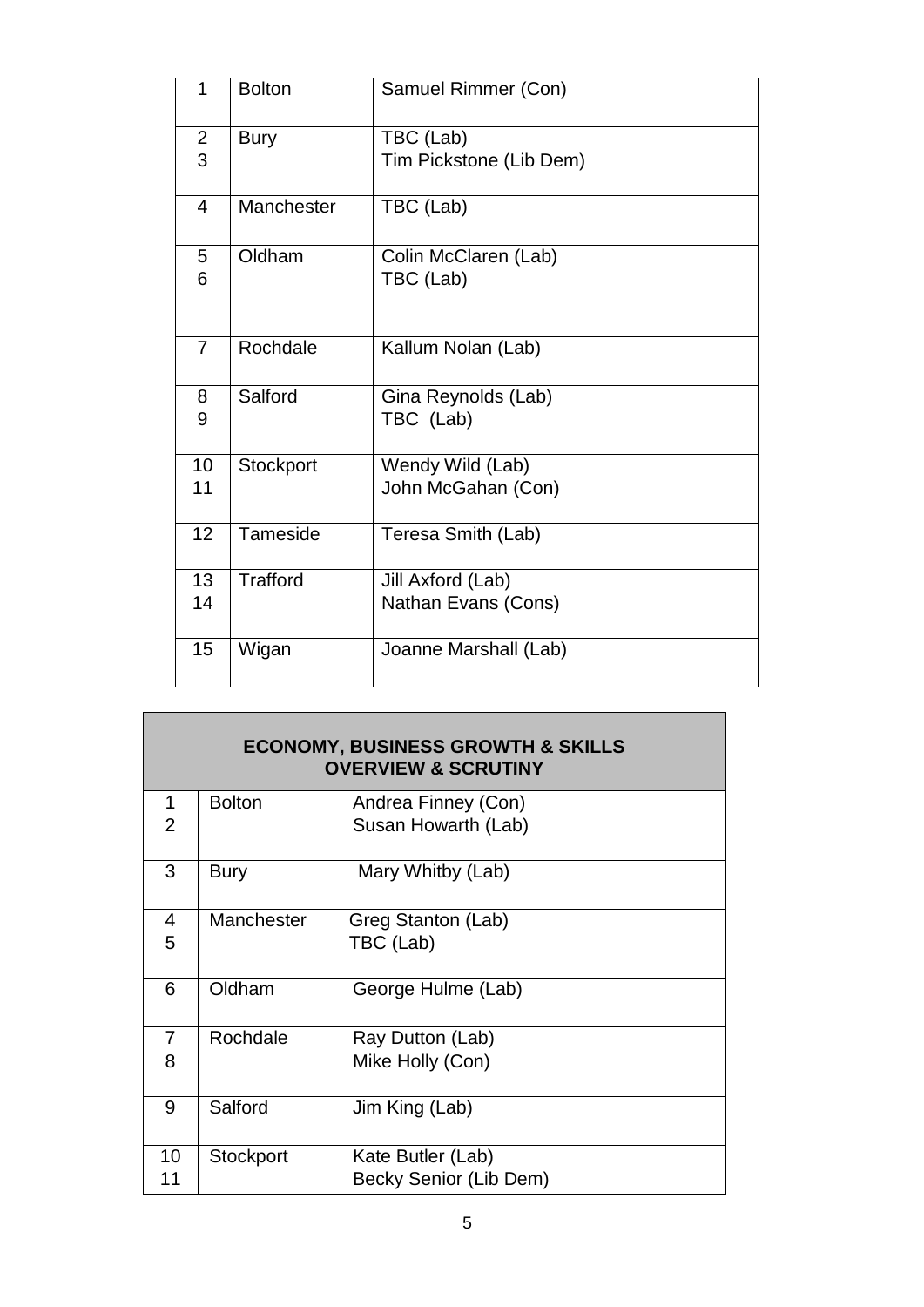| 12 | Tameside        | Stephen Homer (Lab)      |
|----|-----------------|--------------------------|
| 13 | <b>Trafford</b> | Barry Brotherton (Lab)   |
| 14 | Wigan           | Charles Rigby (Lab)      |
| 15 |                 | Michael Winstanley (Con) |

| <b>HOUSING, PLANNING &amp; ENVIRONMENT</b><br><b>OVERVIEW &amp; SCRUTINY</b> |                 |                                                 |
|------------------------------------------------------------------------------|-----------------|-------------------------------------------------|
| 1                                                                            | <b>Bolton</b>   | John Walsh (Con)                                |
| $\overline{2}$                                                               | <b>Bury</b>     | Martin Hayes (Lab)                              |
| 3<br>$\overline{4}$                                                          | Manchester      | Mandie Shilton-Godwin (Lab)<br>TBC (Lab)        |
| 5                                                                            | Oldham          | Barbara Brownridge (Lab)                        |
| 6<br>7                                                                       | Rochdale        | Linda Robinson (Lab)<br>Kathleen Nickson (Con)  |
| 8                                                                            | Salford         | Stuart Dickman (Lab)                            |
| 9<br>10                                                                      | Stockport       | Janet Mobbs (Lab)<br>Colin MacAlister (Lib Dem) |
| 11<br>12                                                                     | Tameside        | Mike Glover (Lab)<br>Liam Billington (Con)      |
| 13<br>14                                                                     | <b>Trafford</b> | Kevin Procter (Lab)<br>Akilah Akinola (Lab)     |
| 15                                                                           | Wigan           | Fred Walker (Lab)                               |

11.That it be agreed to appoint the following members to the GMCA Scrutiny Substitute Pool.

|               | <b>LABOUR</b> | <b>CONSERVATIV</b>     | <b>LIB DEM</b> | <b>IND</b> |
|---------------|---------------|------------------------|----------------|------------|
| <b>Bolton</b> | Akhtar Zaman  | <b>Stuart Hartigan</b> | n/a            | n/a        |
| Bury          | TBC           | твс                    | n/a            | n/a        |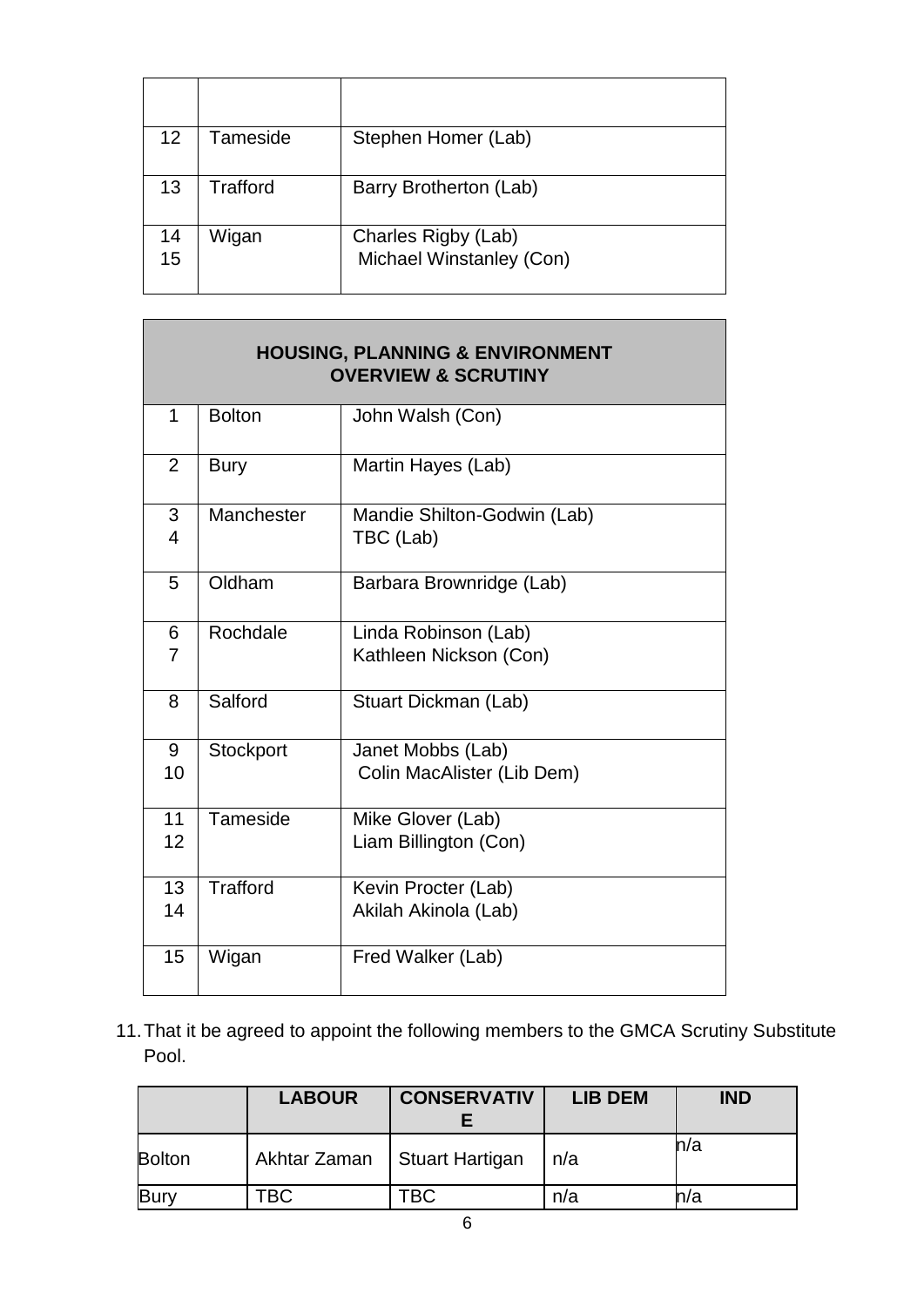| Manchester       | n/a                  | n/a                          | <b>TBC</b>                                 | h/a                |
|------------------|----------------------|------------------------------|--------------------------------------------|--------------------|
| Oldham           | n/a                  | n/a                          | <b>Hazel Gloster</b><br>Sam Al-<br>Hamdani | h/a                |
| Rochdale         | <b>Tom Besford</b>   | n/a                          | n/a                                        | n/a                |
| Salford          | n/a                  | Ari Leitner<br>Karen Garrido | n/a                                        | n/a                |
| <b>Stockport</b> | n/a                  | n/a                          | n/a                                        | n/a                |
| Tameside         | <b>Adrian Pearce</b> | <b>Ruth Welsh</b>            | n/a                                        | h/a                |
| Trafford         | n/a                  | Mussadak Mirza               | n/a                                        | h/a                |
| Wigan            | Debra Wailes         | n/a                          | n/a                                        | <b>Paul Maiden</b> |

12. That the appointment to the Greater Manchester Waste & Recycling Committee (11 Labour, 3 Conservative and 1 Liberal Democrat), from the nominations received from the GM Local Authorities, for 2021/22 be approved as follows:

| <b>District</b>   | <b>Member</b>                                       |
|-------------------|-----------------------------------------------------|
| <b>Bolton</b>     | Adele Warren (Con)                                  |
| <b>Bury</b>       | Allan Quinn (Lab)                                   |
| <b>Manchester</b> | Tracey Rawlins (Lab)<br>Shaukat Ali (Lab)           |
| Oldham            | Peter Davis (Lab)<br>Mohammed Alyas (Lab)           |
| <b>Rochdale</b>   | Wendy Cocks (Lab)<br>Terry Smith (Lab)              |
| <b>Salford</b>    | David Lancaster (Lab)<br>Robin Garrido (Con)        |
| <b>Stockport</b>  | Roy Driver (Lab)<br>Helen Foster-Grime (Lib<br>Dem) |
| <b>Tameside</b>   | Allison Gwynne (Lab)                                |
| <b>Trafford</b>   | Stephen Adshead (Lab)<br>Dylan Butt (Con)           |
| Wigan             | <b>NA</b>                                           |

- 13. That it be noted that the appointment of the Chair of the GM Waste & Recycling Committee will be made at the GMCA meeting in July, on the recommendation of the GM Waste & Recycling Committee.
- 14. That the appointments to the GM Culture & Social Impact Fund Committee for 2021/22 be agreed as follows: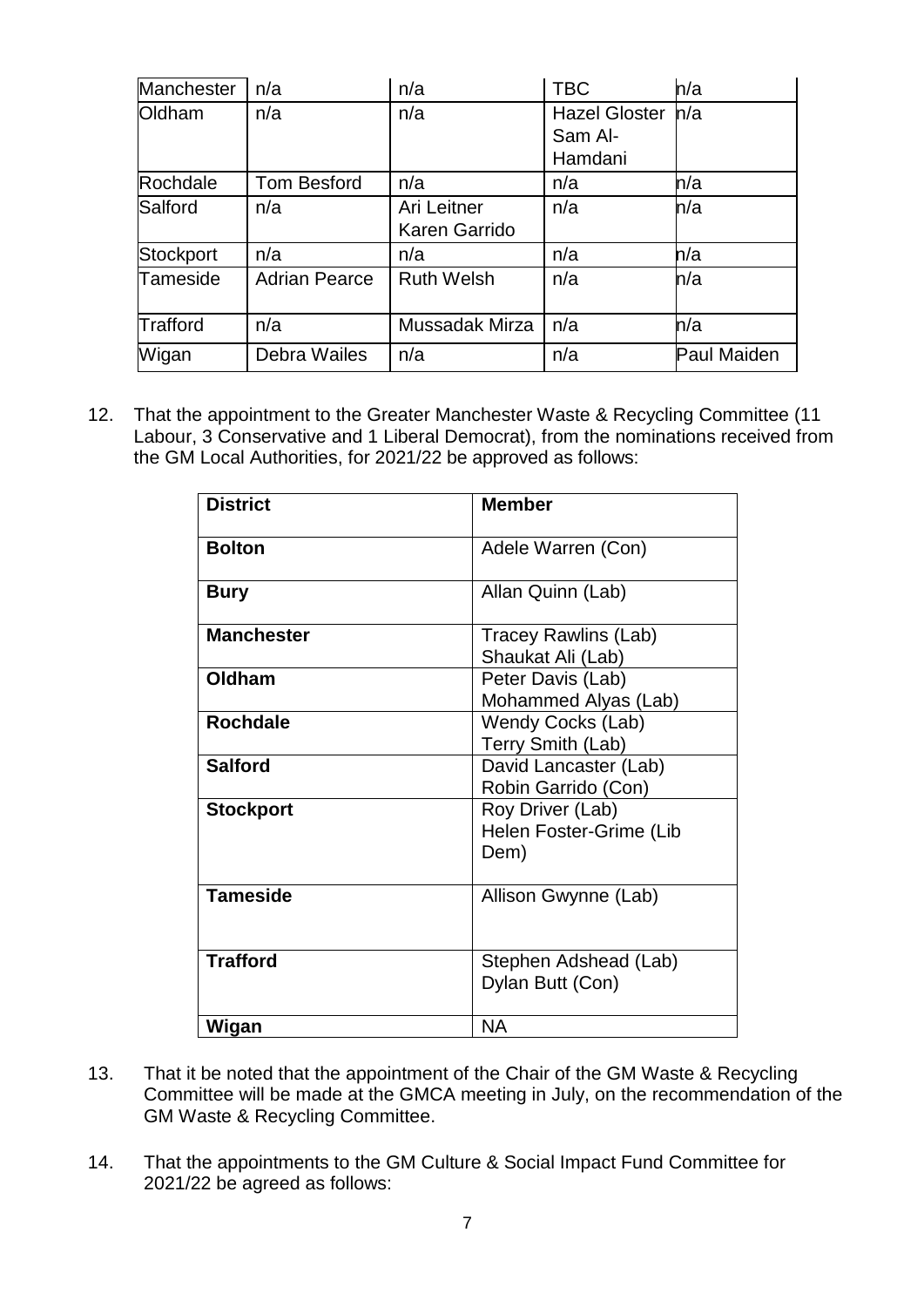| <b>District</b>   | <b>Member</b><br><b>Substitute Member</b> |                       |  |
|-------------------|-------------------------------------------|-----------------------|--|
| <b>Bolton</b>     | Hilary Fairclough (Con)                   | To be confirmed       |  |
| <b>Bury</b>       | Charlotte Morris (Lab)                    | Richard Gold (Lab)    |  |
| <b>Manchester</b> | To be confirmed                           | To be confirmed       |  |
| Oldham            | Norman Briggs (Lab)                       | To be confirmed       |  |
| <b>Rochdale</b>   | Janet Emsley (Lab)                        | Susan Smith (Lab)     |  |
| <b>Salford</b>    | Stephen Coen (Lab)                        | David Lancaster (Lab) |  |
| <b>Stockport</b>  | To be confirmed                           | To be confirmed       |  |
| <b>Tameside</b>   | Leanne Feeley (Lab)                       | Mike Smith (Lab)      |  |
| <b>Trafford</b>   | Liz Patel (Lab)                           | Mike Freeman(Lab)     |  |
| Wigan             | Paul Prescot (Lab)                        | Keith Cunliffe (Lab)  |  |

- 15. That Councillor Andrew Western, as the Portfolio Lead for Skills, Employment & Apprenticeships, be appointed to the Skills and Employment Partnership for 2021/22.
- 16. That the appointment of ten members to the Skills and Employment Executive be agreed as follows:

| <b>District</b>   | <b>Member</b>       |  |
|-------------------|---------------------|--|
| <b>Bolton</b>     | Martyn Cox (Con)    |  |
| <b>Bury</b>       | Tamoor Tariq (Lab)  |  |
| <b>Manchester</b> | To be confirmed     |  |
| Oldham            | Shaid Mushtaq (Lab) |  |
| <b>Rochdale</b>   | John Blundell (Lab) |  |
| <b>Salford</b>    | Philip Cusack (Lab) |  |
| <b>Stockport</b>  | To be confirmed     |  |
| <b>Tameside</b>   | Ged Cooney (Lab)    |  |
| <b>Trafford</b>   | Mike Freeman (Lab)  |  |
| Wigan             | Dane Anderton (Lab) |  |

17. That the appointments by the GM Local Authorities to the Health and Care Board for 2021/22 be noted as follows:

| <b>District</b>   | <b>Member</b>                                 | <b>Substitute Member</b>    |  |
|-------------------|-----------------------------------------------|-----------------------------|--|
| <b>Bolton</b>     | Susan Baines (Con)                            | Andrew Morgan (Con)         |  |
| <b>Bury</b>       | To be confirmed<br>Andrea Simpson (Lab)       |                             |  |
| <b>Manchester</b> | <b>Richard Leese (Lab)</b><br>Bev Craig (Lab) |                             |  |
| Oldham            | Zahid Chauhan (Lab)                           | Arooj Shah (Lab)            |  |
| <b>Rochdale</b>   | Daalat Ali (Lab)                              | Shah Wazir (Lab)            |  |
| <b>Salford</b>    | Paul Dennett (Lab)                            | John Merry (Lab)            |  |
| <b>Stockport</b>  | To be confirmed                               | To be confirmed             |  |
| <b>Tameside</b>   | Brenda Warrington (Lab)                       | <b>Bill Fairfoull (Lab)</b> |  |
| <b>Trafford</b>   | Andrew Western (Lab)                          | Jane Slater (Lab)           |  |
| Wigan             | Keith Cunliffe (Lab)                          | James Moodie (Lab)          |  |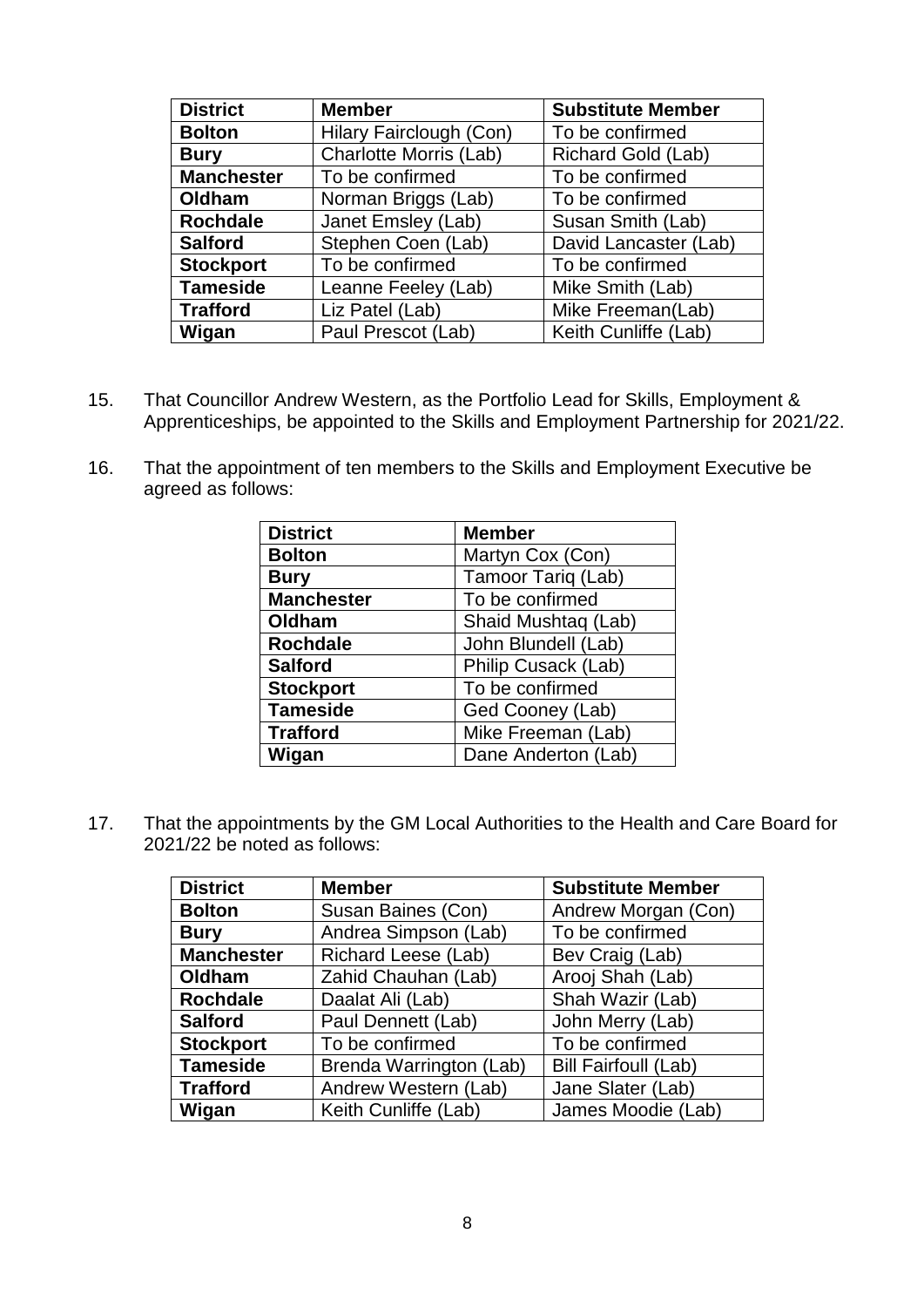18. That the appointments by the GM Local Authorities to the Joint Health Commissioning Board for 2021/22 be noted as below and that those appointed to be requested to appoint their own substitute.

| <b>District</b>   | <b>Member</b><br><b>Substitute Member</b> |                      |  |
|-------------------|-------------------------------------------|----------------------|--|
| <b>Bolton</b>     | Andrew Morgan (Con)                       | Anne Galloway (Con)  |  |
| <b>Bury</b>       | Andrea Simpson (Lab)                      | To be confirmed      |  |
| <b>Manchester</b> | Bev Craig (Lab)                           | To be confirmed      |  |
| Oldham            | Zahid Chauhan (Lab)                       | To be confirmed      |  |
| <b>Rochdale</b>   | Daalat Ali (Lab)                          | To be confirmed      |  |
| <b>Salford</b>    | John Merry (Lab)                          | Damien Bailey (Lab)  |  |
| <b>Stockport</b>  | To be confirmed                           | To be confirmed      |  |
| <b>Tameside</b>   | Brenda Warrington (Lab)                   | To be confirmed      |  |
| <b>Trafford</b>   | Jane Slater (Lab)                         | Andrew Western (Lab) |  |
| Wigan             | Keith Cunliffe (Lab)                      | David Molyneux (Lab) |  |

19. That the appointments to the GM Transport Committee, as agreed by the 10 GM Local Authorities for 2021/22, be noted as follows:

| <b>District</b>   | <b>Member</b>              | <b>Substitute Member</b> |  |
|-------------------|----------------------------|--------------------------|--|
| <b>Bolton</b>     | <b>Stuart Haslam (Con)</b> | Stuart Hartigan (Con)    |  |
| <b>Bury</b>       | Kevin Peel (Lab)           | Nathan Baroda (Lab)      |  |
| <b>Manchester</b> | Emma Taylor (Lab)          | Julie Connolly (Lab)     |  |
|                   | Naeem Hassan (Lab)         | John Farrell (Lab)       |  |
| Oldham            | Norman Briggs (Lab)        | To be confirmed          |  |
| <b>Rochdale</b>   | Phil Burke (Lab)           | Susan Emmott (Lab)       |  |
| <b>Salford</b>    | Roger Jones (Lab)          | Mike McCusker (Lab)      |  |
| <b>Stockport</b>  | David Mellor (Lab)         | Angie Clark (Lib Dem)    |  |
| <b>Tameside</b>   | Warren Bray (Lab)          | To be confirmed          |  |
| <b>Trafford</b>   | Stephen Adshead (Lab)      | James Wright (Lab)       |  |
| Wigan             | Joanne Marshal (Lab)       | Paul Prescott (Lab)      |  |

- 20. That it be noted that the GM Mayor is a member of the GM Transport Committee and that Brenda Warrington, Leader of Tameside Council, be appointed to act as the Mayor's substitute member on the GM Transport Committee.
- 21. That it be agreed that Andrew Western, Leader of Trafford Council, be appointed as the GMCA member to the GM Transport Committee, and that Eamonn O'Brien, Leader of Bury Council, be appointed to act as the GMCA substitute member to the GM Transport Committee.
- 22. That the GM Mayor's appointments to the Transport Committee, ensuring that each district is represented and there is political balance of the Committee, be noted as follows:

## **Labour Appointments (5):**

Mohammed Auyub (Bolton)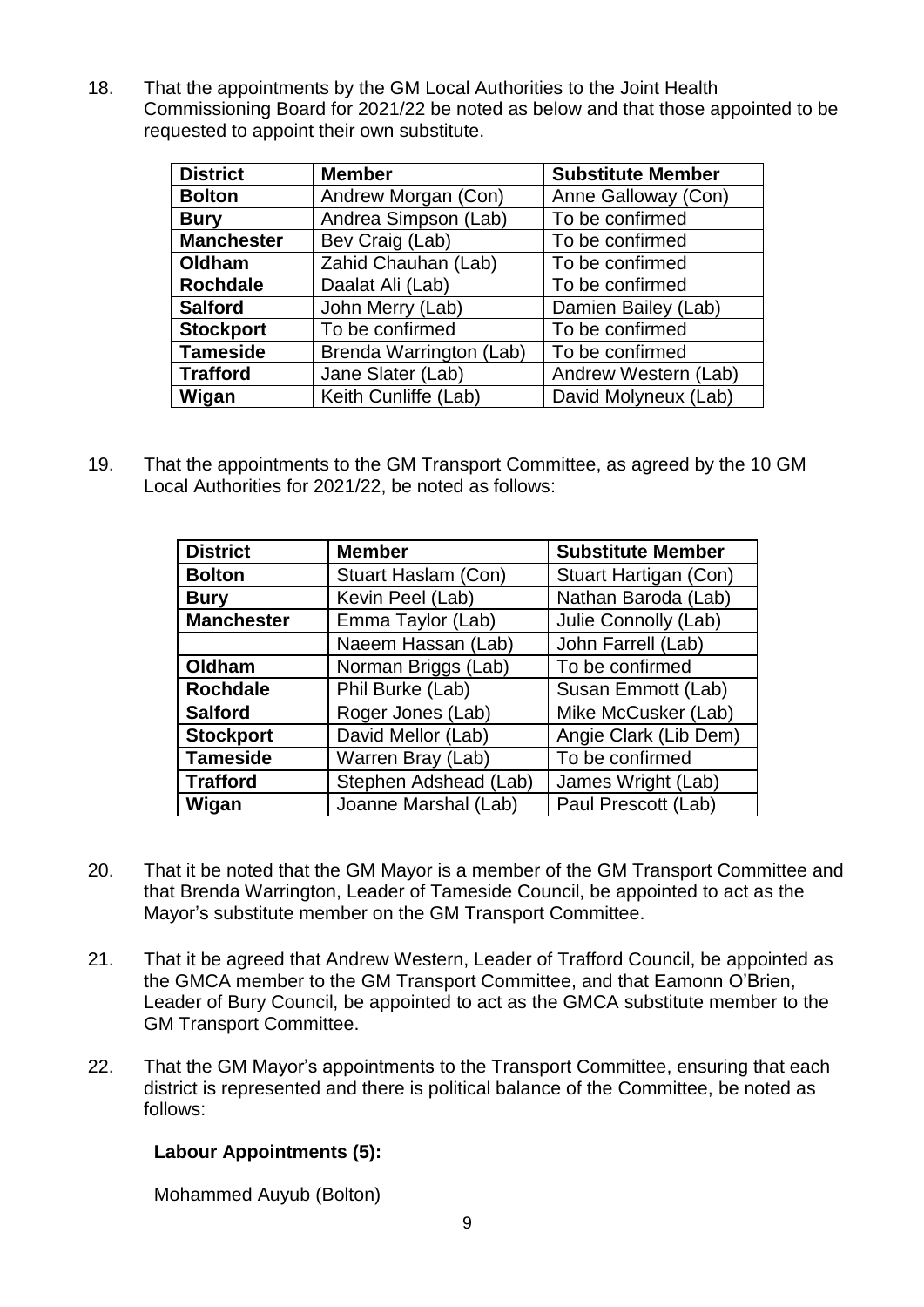Shah Wazir (Rochdale) Barry Warner (Salford) Elise Wilson (Stockport) Mark Aldred (Wigan)

### **Substitute Labour Appointments:**

Tom McGee (Salford) To be confirmed

#### **Conservative Appointments (3):**

Doreen Dickinson (Tameside) Nathan Evans (Trafford) Jackie Harris (Bury)

#### **Substitute Conservative Members (3):**

Linda Holt (Stockport) Adam Marsh (Wigan) To be confirmed

#### **Liberal Democrat Members (2):**

Howard Sykes (Oldham) John Leech (Manchester)

#### **Substitute Liberal Democrat Members (2):**

Angie Clark (Stockport)

- 23. That it be noted that the GM Transport Committee shall select and recommend the appointment of a Chair by the GM Mayor.
- 24. That Councillor Neil Emmott, Leader of Rochdale Council, be appointed as the GMCA Green-City Region Portfolio Lead to the GM Green City Region Partnership Board for 2021/22.
- 25. That the appointments to the Clean Air Charging Authorities Committee, as agreed by the 10 GM Local Authorities for 2021/22, be noted as follows:

| <b>District</b>   | <b>Member</b>                           | <b>Substitute</b>     |  |
|-------------------|-----------------------------------------|-----------------------|--|
| <b>Bolton</b>     | Adele Warren (Con)                      | Anne Galloway (Con)   |  |
| <b>Bury</b>       | Alan Quinn (Lab)                        | Nathan Boroda (Lab)   |  |
| <b>Manchester</b> | To be confirmed                         | To be confirmed       |  |
| Oldham            | Amanda Chadderton                       | Steve Williams (Lab)  |  |
|                   | (Lab)                                   |                       |  |
| <b>Rochdale</b>   | To be confirmed<br>Sara Rowbotham (Lab) |                       |  |
| <b>Salford</b>    | To be confirmed<br>To be confirmed      |                       |  |
| <b>Stockport</b>  | To be confirmed<br>To be confirmed      |                       |  |
| <b>Tameside</b>   | Alison Gwynne (Lab)                     | Laura Boyle (Lab)     |  |
| <b>Trafford</b>   | Stephen Adshead (Lab)                   | Jane Slater (Lab)     |  |
| Wigan             | Paul Prescott (Lab)                     | Joanne Marshall (Lab) |  |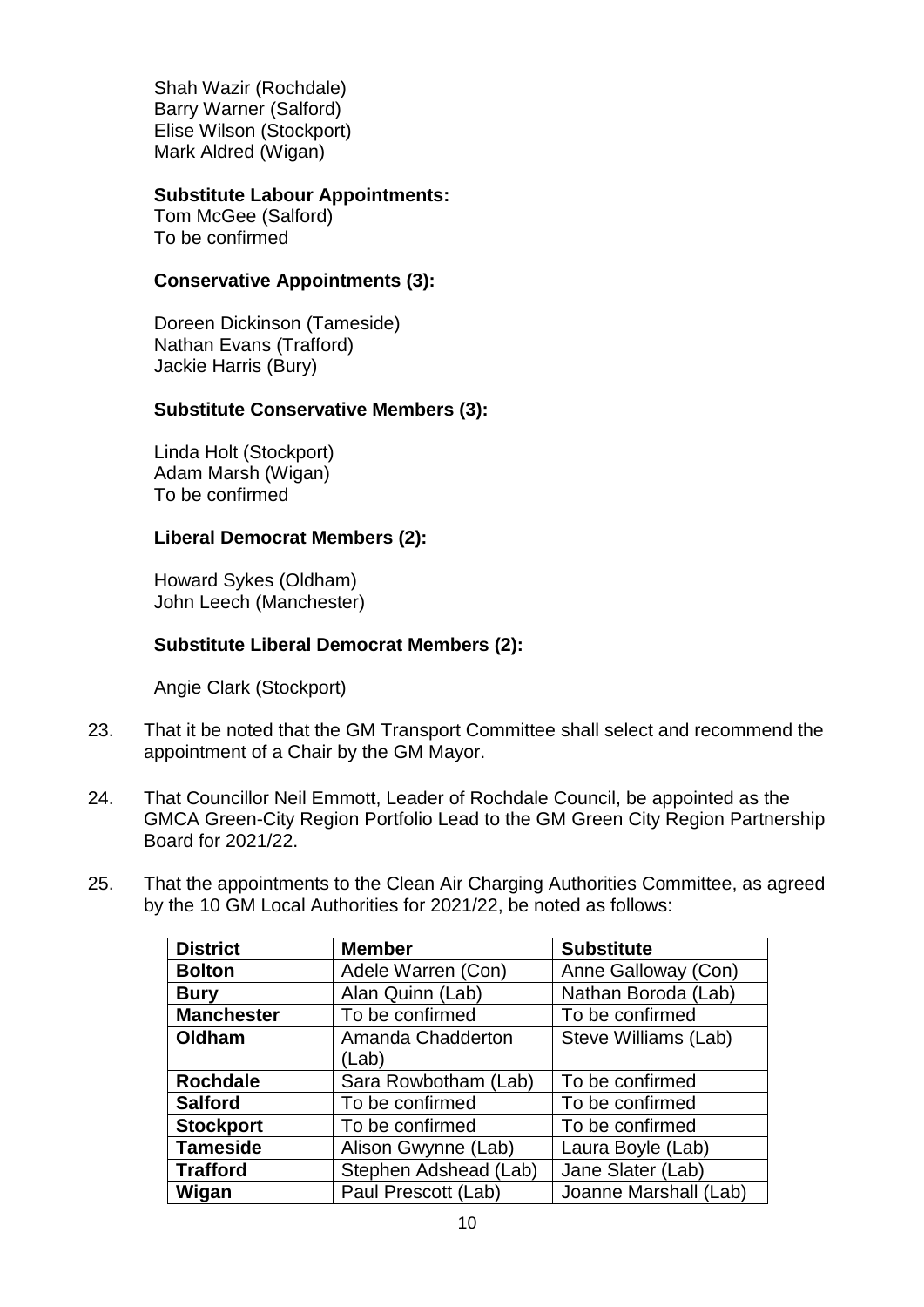26. That the appointments to the Air Quality Administration Committee, as agreed by the 10 GM Local Authorities for 2021/22, be noted as follows:

| <b>District</b>   | <b>Member</b>          | <b>Substitute</b>      |  |
|-------------------|------------------------|------------------------|--|
| <b>Bolton</b>     | Adele Warren (Con)     | Anne Galloway (Con)    |  |
| <b>Bury</b>       | Alan Quinn (Lab)       | Nathan Boroda (Lab)    |  |
| <b>Manchester</b> | To be confirmed        | To be confirmed        |  |
| Oldham            | Amanda Chadderton      | Steve Williams (Lab)   |  |
|                   | (Lab)                  |                        |  |
| <b>Rochdale</b>   | Sara Rowbotham         | To be confirmed        |  |
|                   | (Lab)                  |                        |  |
| <b>Salford</b>    | To be confirmed        | To be confirmed        |  |
| <b>Stockport</b>  | To be confirmed        | To be confirmed        |  |
| <b>Tameside</b>   | Alison Gwynne (Lab)    | Laura Boyle            |  |
| <b>Trafford</b>   | <b>Stephen Adshead</b> | Jane Slater (Lab)      |  |
|                   | (Lab)                  |                        |  |
| Wigan             | Paul Prescott (Lab)    | <b>Joanne Marshall</b> |  |
|                   |                        | (Lab)                  |  |

- 27. That the appointment Andrew Western, of the Portfolio Lead for Clean Air, to the Air Quality Administration Committee be noted.
- 28. That the appointment to the Places for Everyone Joint Committee, as agreed by the 10 GM Local Authorities for 2021/22, be noted as follows:

| <b>District</b>   | <b>Member</b>                     | <b>Substitute</b>              |  |
|-------------------|-----------------------------------|--------------------------------|--|
| <b>Bolton</b>     | Toby Hewitt (Con)                 | Martyn Cox (Con)               |  |
| <b>Bury</b>       | Eamonn O'Brien (Lab)              | To be confirmed                |  |
| <b>Manchester</b> | To be confirmed                   | To be confirmed                |  |
| Oldham            | Arooj Shah (Lab)                  | <b>Hannah Roberts</b><br>(Lab) |  |
| <b>Rochdale</b>   | Neil Emmott (Lab)                 | Sara Rowbotham<br>(Lab)        |  |
| <b>Salford</b>    | Paul Dennett (Lab)                | John Merry (Lab)               |  |
| <b>Stockport</b>  | N/A                               | N/A                            |  |
| <b>Tameside</b>   | <b>Brenda Warrington</b><br>(Lab) | Ged Cooney (Lab)               |  |
| <b>Trafford</b>   | Andrew Western (Lab)              | James Wright (Lab)             |  |
| Wigan             | David Molyneux (Lab)              | Paul Prescott (Lab)            |  |

- 29. That the appointment of 5 members **(4 Labour and 1 Conservative)** to the Board of Greater Manchester Accessible Transport Limited to the Greater Manchester Transport Committee for 2021/22 be delegated to the GM Transport Committee.
- 30. That the appointment of the following members to the Greater Manchester Local Enterprise Partnership for 2021/22 be approved:

Mayor of Greater Manchester, Andy Burnham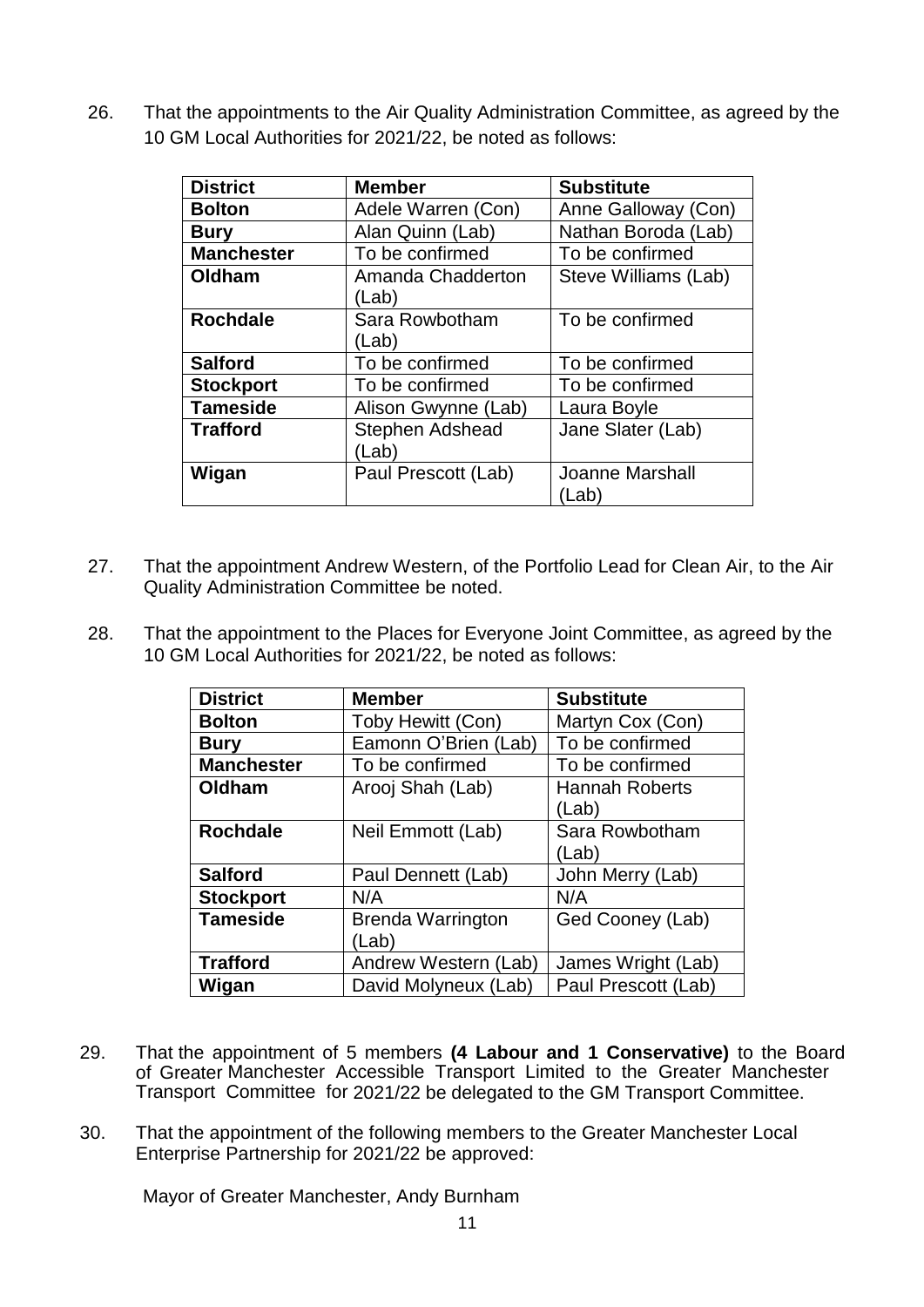Richard Leese (Manchester) (Lab) Brenda Warrington (Tameside) (Lab) Elise Wilson (Stockport) (Lab)

31. That the appointment of the following members to the Manchester Growth Company Board for 2021/22 be approved:

Elise Wilson (Stockport) Paul Dennett (Salford) Martyn Cox (Bolton) Arooj Shah (Oldham) Leanne Feeley (Tameside)

- 32. That the appointment of the GM Mayor to the Transport for the North Board for 2021/22 be noted.
- 33. That Councillor Mark Aldred be appointed as the substitute member of the TfN Board for 2021/22.
- 34. That Roger Jones (Salford) and Philip Massey (Rochdale) be appointed to the TfN Scrutiny Committee for 2021/22.
- 35. That the appointment of the following members to the Greater Manchester European Structural Fund (European Programmes) Local Management Committee for 2021/22 be approved:

Andrew Western (Skills & Employment), David Molyneux (Resource & Investment) Finance) Elise Wilson (Economy) Keith Cunliffe (Wigan) To be confirmed

36. That subject to any further changes the GMCA may wish to make, all appointments to made up to the GMCA Annual Meeting in June 2022

### **GMCA 108/21 REVIEW OF GMCA CONSTITUTION**

The Monitoring Officer to the GMCA, Liz Treacy, took members through the key amendments to the constitution for approval.

- 1. That the revised constitution accompanying this report, as the Constitution, of the GMCA be adopted.
- 2. That it be noted that the discharge of mayoral functions and the delegation of such responsibilities rests with the Mayor, and that the delegation of mayoral functions (and the arrangements in relation to such) set out in this constitution are for the information of the GMCA only.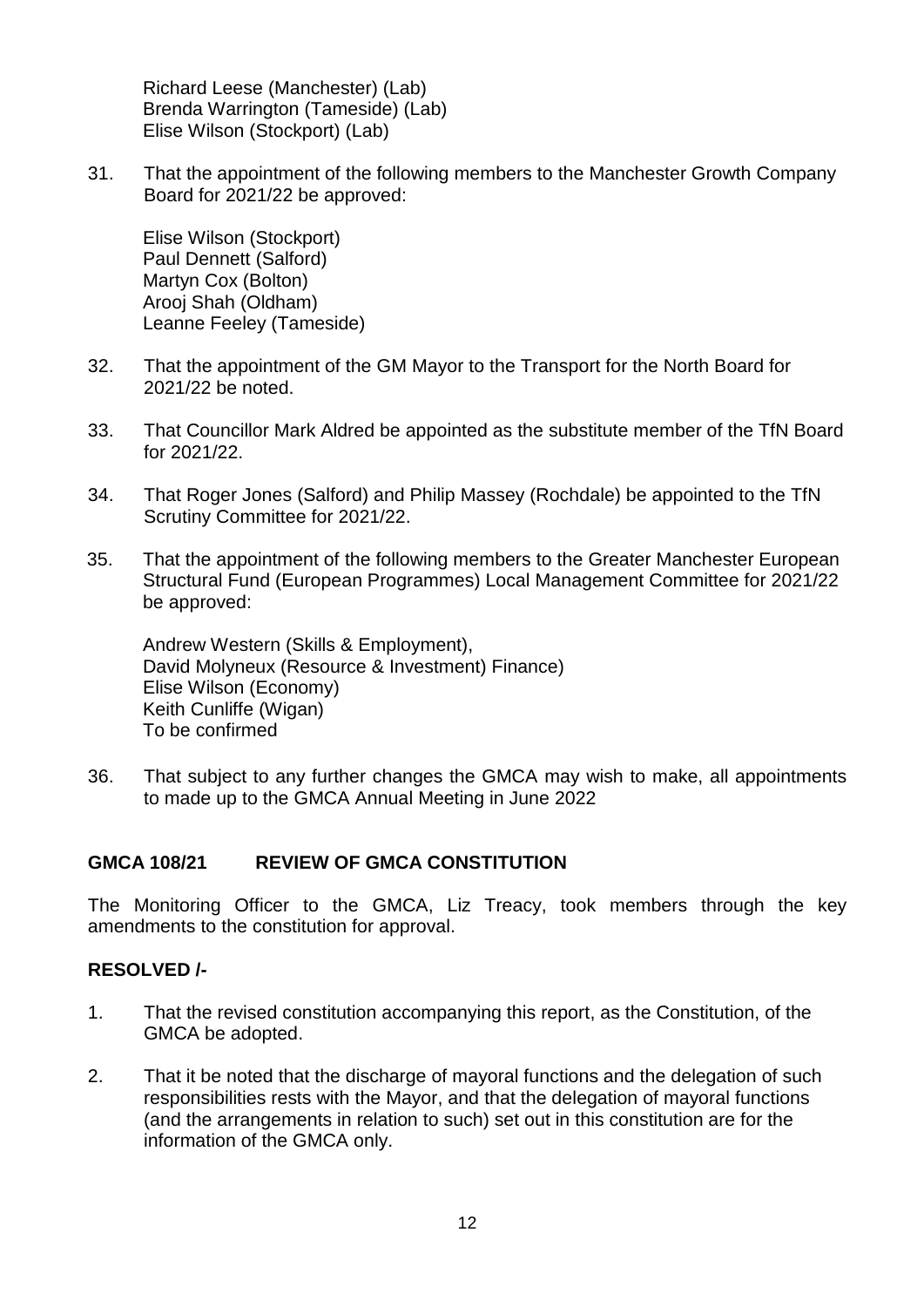3. That the Monitoring Officer be authorised to make any changes of a typographical nature to the Constitution.

### **GMCA 109/21 SCHEDULE OF MEETING DATES - 2021/22**

### **RESOLVED /-**

That the proposed meeting dates be agreed as below -

Friday 30 July 2021 August – to be confirmed Friday 24 September 2021 Friday 29 October 2021 Friday 26 November 2021 Friday 17 December 2021 Friday 28 January 2022 \*Friday 11 February 2022 (budget meeting) Friday 25 March 2022 April - Recess Friday 27 May 2022 Friday 24 June 2022

### **GMCA 110/21 CHAIRS ANNOUNCEMENTS AND URGENT BUSINESS**

The GM Mayor, Andy Burnham expressed his concern over the recent travel ban imposed by the Scottish Government to residents from certain areas of Greater Manchester with no prior notice. The issue had caused significant distress to those residents affected and the way it had been handled was of concern to the Mayor, not least in that the current system gave no ability to anticipate such bans.

The Dutchee of Lancaster, Sir Michael Gove had invited the Mayor to join a meeting of Ministers and First Ministers to discuss the details of the Scottish Policy at which he planned to seek clarity as to the exit strategy from such restrictions and determine how to ensure that there is prior notification of any such future bans to allow Local Authorities to advise their own residents accordingly.

Specifically, the GM Mayor would also be questioning the rationale for retaining the ban on residents from Bolton when their case numbers had fallen below many other areas in the UK where the ban was not in place, resulting in an inconsistent policy.

Members of the GMCA endorsed the proposed challenge, and appreciated the opportunity created by which the Mayor could have these conversations on behalf of the residents of Greater Manchester.

### **RESOLVED /-**

1. That it be noted that the GM Mayor had been invited by the Dutchee of Lancaster to attend the UK meeting of Minsters and First Ministers to discuss the recently imposed travel ban of some GM residents (specifically those living in Bolton, Manchester and Salford) to Scotland.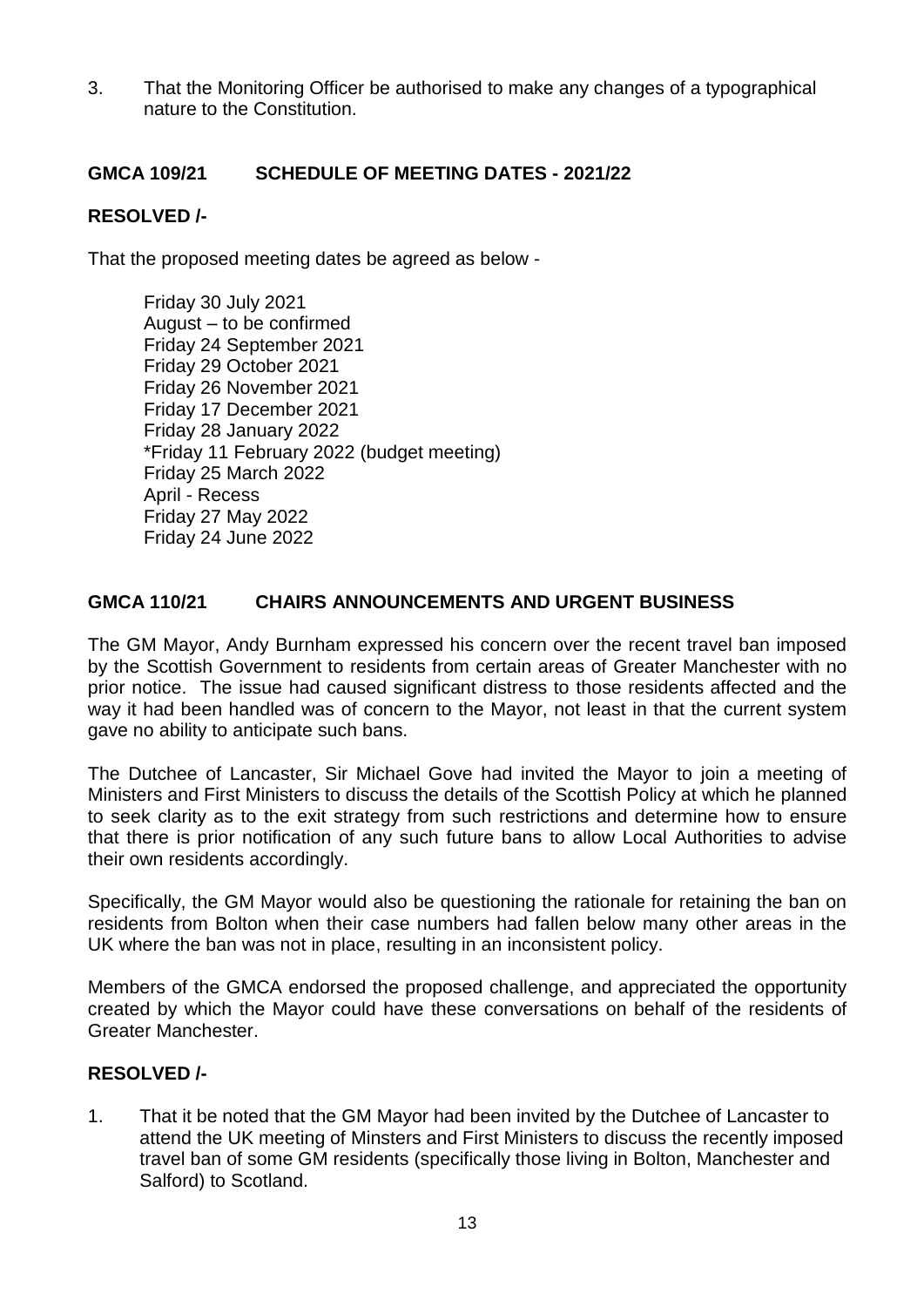- 2. That it be noted that the GM Mayor has requested that the Scottish Policy be published providing detail of the operating framework, including an exit strategy from restrictions, together with the establishment of a protocol to provide prior notification to those Local Authorities directly impacted.
- 3. That the GMCA endorse the proposal from the GM Mayor calling for the Scottish Government to release Bolton from the list of areas included in their current ban immediately, as their covid rate had significantly reduced.

## **GMCA 111/21 DECLARATIONS OF INTEREST**

## **RESOLVED /-**

- 1. That Councillor Brenda Warrington declared an interest in relation to item 27 on the agenda, as a Board Member of the GM Pension Fund.
- 2. That Councillor Elise Wilson declared an interest in relation to items 14 and 24 as a Board Member of the Stockport Mayoral Development Corporation.

## **GMCA 112/21 MINUTES OF THE GMCA MEETING HELD ON 28 MAY 2021**

## **RESOLVED /-**

That the minutes of the GMCA meeting held on 28 May 2021 be approved.

### **GMCA 113/21 GREATER MANCHESTER INDEPENDENT INEQUALITIES COMMISSION**

Councillor Brenda Warrington, Portfolio Lead for Age Friendly Greater Manchester and Equalities took the Combined Authority through a report which provided an update on the roll-out of the 'Good lives for all' report of the Greater Manchester Independent Inequalities Commission, following its launch on 26<sup>th</sup> March 2021. Recent activities had included engagement with key stakeholders, equalities panels and partnerships to carry out a sense check and gauge initial feedback to the report and its recommendations.

- 1. That the roll-out activity of the Commission report and the early feedback received be noted*.*
- 2. That that Local Authorities and Greater Manchester agencies be requested to share their current activities and plans in response to the Independent Inequalities Commission, to further inform the Greater Manchester development of next steps and actions.
- 3. That it be agreed to undertake a review of the membership of the Tackling Inequalities Board to ensure effective representation across districts and GM structures.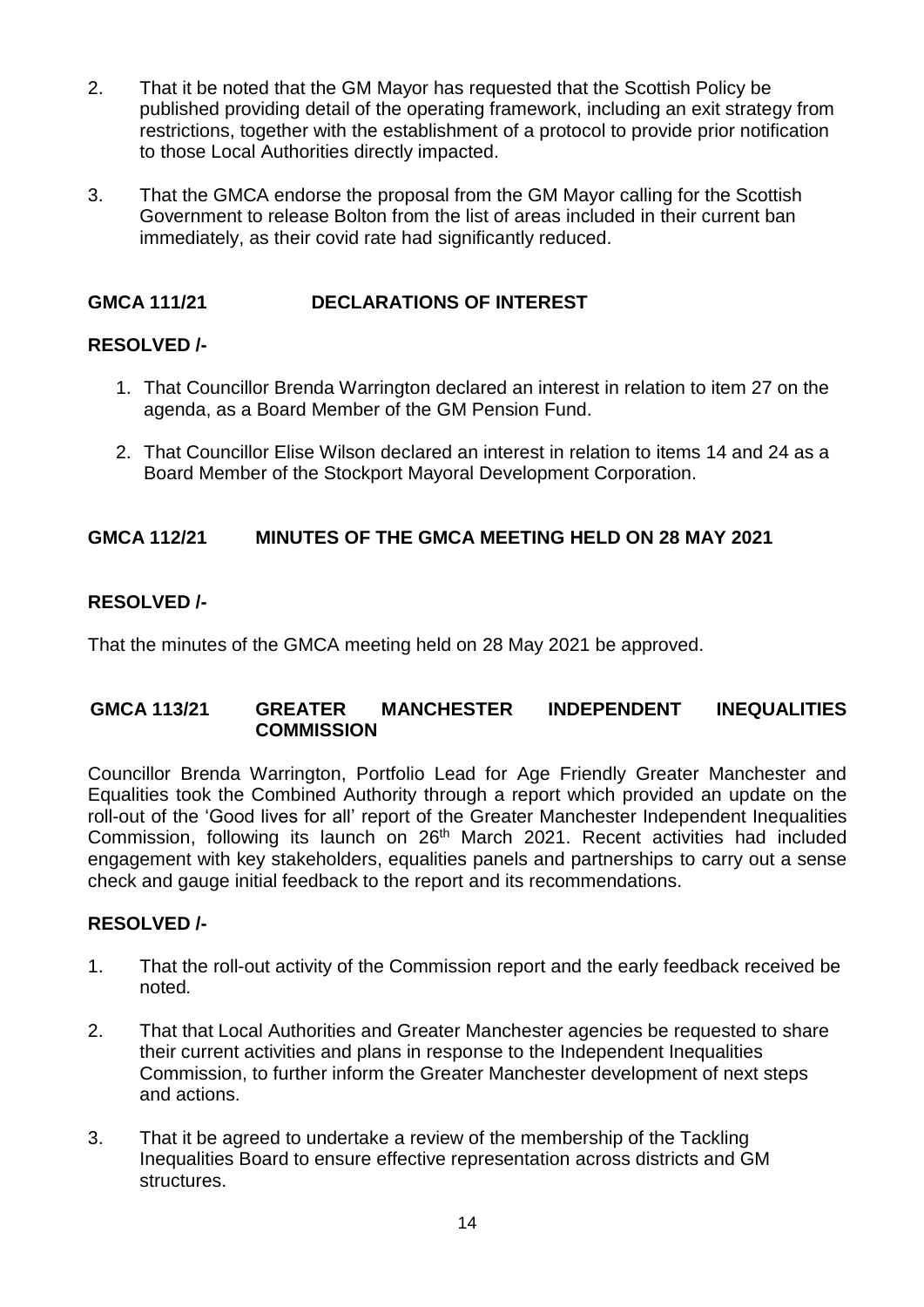4. That an in-principle allocation of up to £250,000 to further develop and implement actions arising from the Commission's recommendations be agreed.

### **GMCA 114/21 CLEAN AIR PLAN UPDATE**

Councillor Andrew Western, Portfolio Lead for Clean Air introduced a report which set out the proposed Greater Manchester final Clean Air Plan and policy following a review of all of the information gathered through the GM CAP consultation, evidence and modelling work. The report sought endorsement of the proposed plan, before it was to be considered by each of the GM Local Authorities.

The final proposals had been carefully considered and adjusted in response to an in-depth analysis of the recent consultation undertaken by TfGM, with specific focus on how it would impact the lives of local residents. As a result, the final proposals had been amended and did not include a charge to private vehicles.

However, the Clean Air Zone needed to be looked at through the lens of the universally acknowledged damage caused by nitro-oxides, contributing to over 12,000 deaths per year in Greater Manchester. Members of the Combined Authority reiterated that it was their moral obligation to address this issue and ensure no communities were adversely affected by poor air quality. However, they were also mindful of the challenging times for businesses during the recovery phase from the pandemic and therefore the timings of any policy changes needed to be carefully managed.

There had been a further £120m of funds approved by Government (in addition to the Hardship Fund) which was recognised by the Combined Authority as key to supporting businesses through this transition. This would allow for up to £5k to retrofit taxis and LGVs, and up to £16k to retrofit buses, coaches and HGVs to ensure that they met a Euro 6 standard.

The scheme would come into practice for HGVs and buses from 30 May 2022 to give time for other non-compliant vehicles to transition to a cleaner fleet before the scheme also was applied to taxis, coaches and LGVs. It was recognised that there could be a shortage of compliant vehicles, therefore retrofitting current fleet was a more welcomed approach than complete replacements. Taxis would also need to be registered within GM to be eligible for this support package, which was one of a range of measures detailed in the report.

The GM Mayor added that any changes would be fair and work well for everyone, however, was aware that there would inevitably be some further challenges along the way. Ultimately the health inequalities caused by poor air, often to the poorest communities could no longer be tolerated and the GMCA needed to take action.

Councillor Brenda Warrington, Leader of Tameside Council thanked Cllr Andrew Western and the GM Mayor for negotiations with Government resulting in the inclusion of the A628/A57 Mottram in the Clean Air Zone, the first time any piece of the strategic road network had been included as it was recognised that this would make a significant difference to the health of people in those communities. In regard to this, Members of the GMCA made a wider plea to Government that areas along any motorway network should also be included in any future zones.

Members also welcomed the consideration given to the feedback from the taxi and trade industries and the changes made to the proposals as a result. It was clear that their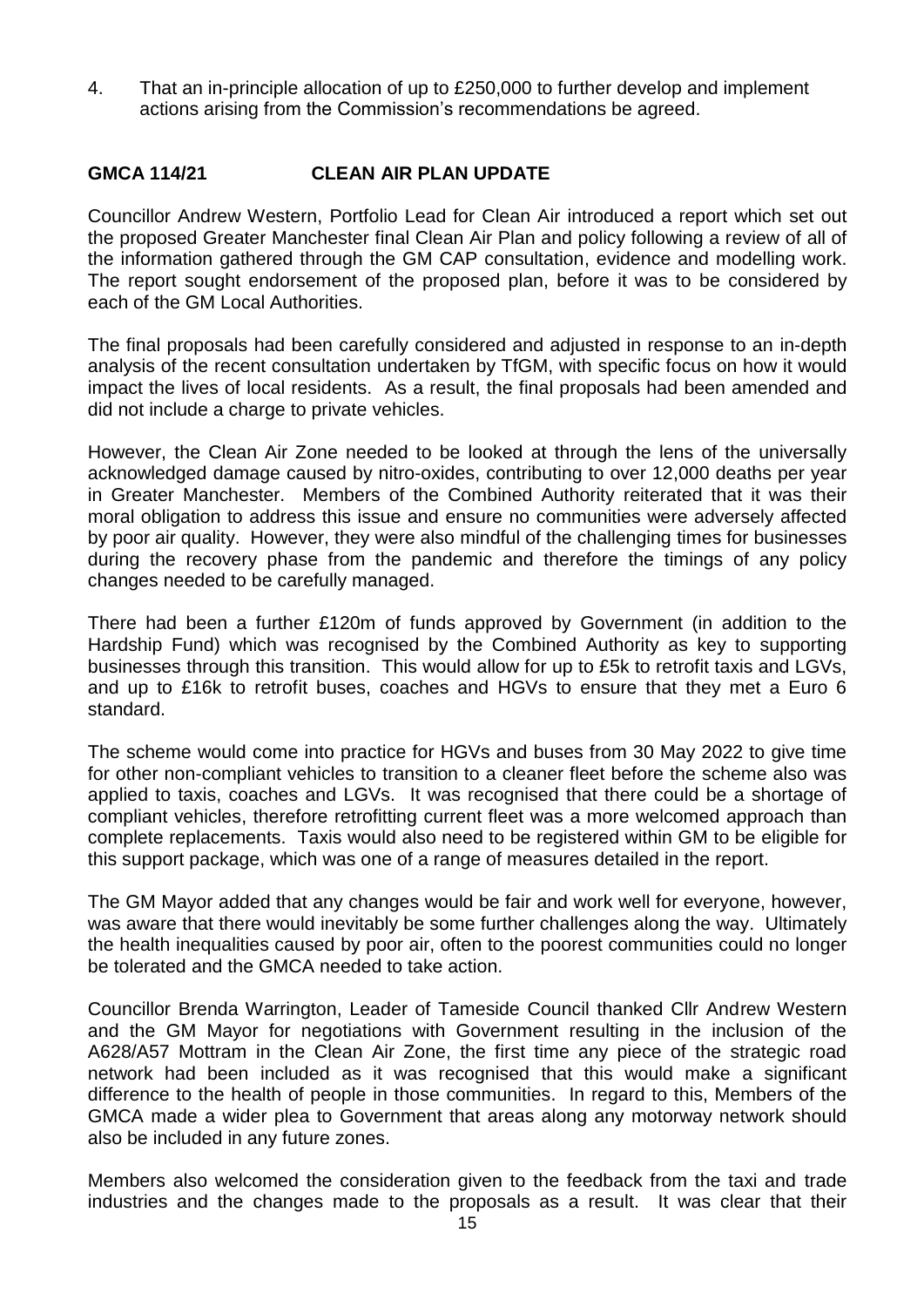concerns had been well balanced with the health inequality concerns and a desire to protect their businesses.

The CA recognised that as a result of the Clean Air Zone Greater Manchester would be in a better place, however it needed to remain ambitious in its air quality agenda and ensure further infrastructure changes were delivered to ensure the implementation could be successful.

In summary the GM Mayor also welcomed the move from Highways England to include the strategic road network in the GM Clean Air Zone but reflected that this was a much wider issue as to the lack of accountability of the motorway network in regards to its contribution to poor air quality. It was hoped that in the meantime, vehicles would stick to the strategic road network and stop taking short cuts along smaller roads and through residential areas reducing the current levels of safety and congestion issues.

- 1. That the progress of the Greater Manchester Clean Air Plan be noted.
- 2. That the progress in the distribution of Bus Retrofit funding be noted.
- 3. That the Ministers' agreement to include the sections of the A628/A57, in Tameside, which form part of the Strategic Road Network within the Greater Manchester's Clean Air Zone (CAZ) be noted, including the request for Tameside MBC, TfGM and Highways England to establish the most appropriate solution for the charging mechanism to be applied on this section of the Strategic Road Network (SRN).
- 4. That the GM Clean Air Plan Policy, at Appendix 1 of the report be endorsed, noting the proposed implementation date of the Clean Air Zone is Monday 30 May 2022 and that this policy was to be agreed by the ten GM local authorities.
- 5. That the Equalities Impact Assessment, as set out at Appendix 2 of the report, be noted.
- 6. That the AECOM Consultation Report, as set out at Appendix 3 of the report, be noted.
- 7. That the proposed Response to the Consultation at Appendix 4, which has been prepared by TfGM on behalf of the ten GM local authorities be noted, and that it is to be agreed by the ten GM local authorities.
- 8. That the Impacts of COVID-19 Report, as set out at Appendix 5 of the report, be noted.
- 9. That the Modelling report of the final CAP package, as set out at Appendix 6 of the report, be noted, and in particular that the modelling outputs of the final plan scheme show the achievement of compliance with the legal limits for Nitrogen Dioxide in the shortest possible time and by 2024 at the latest as required by the Ministerial Direction.
- 10. That the economic implications of the CAP Report, as set out at Appendix 7 of the report, be noted.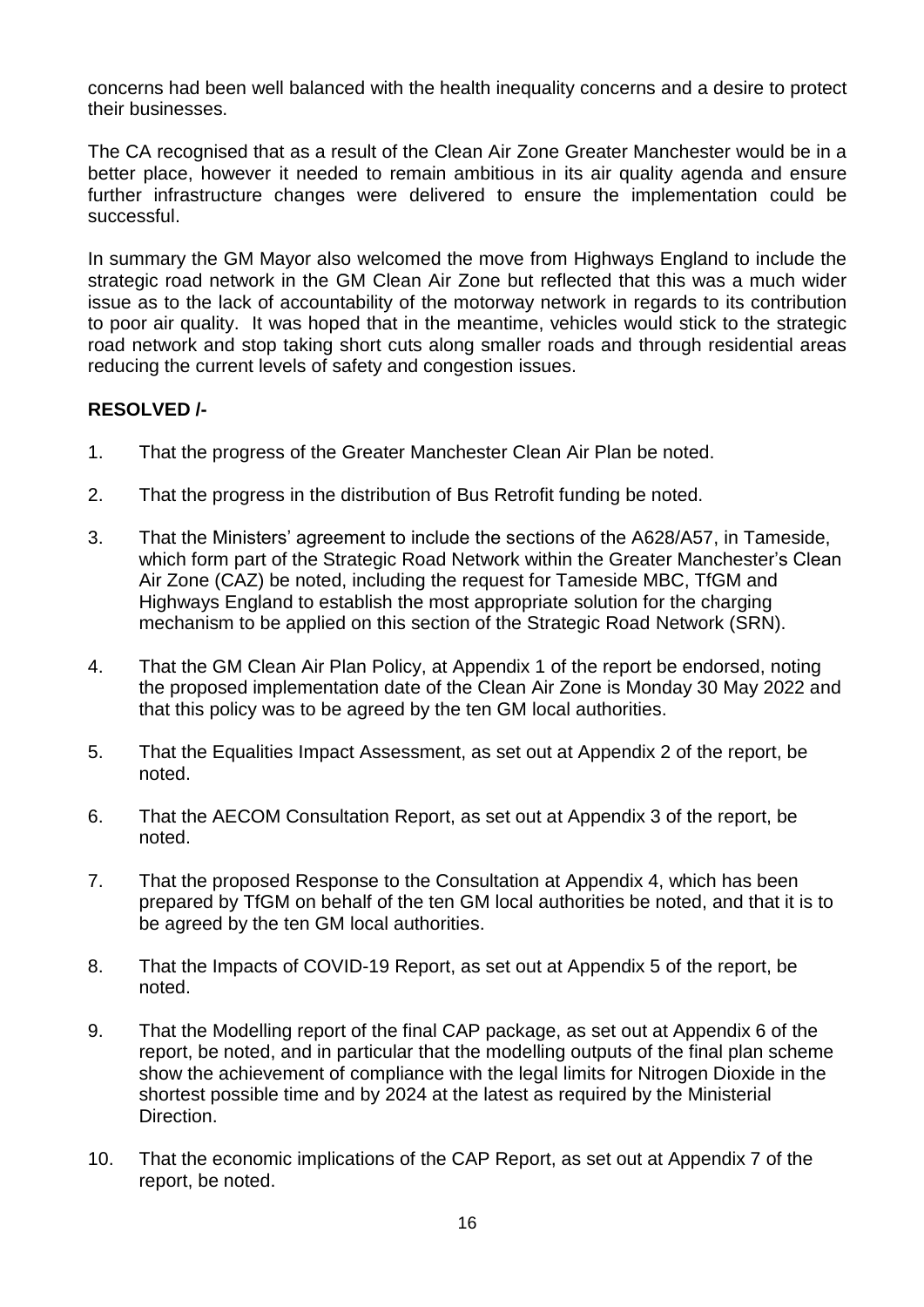- 11. That the update on the GM Minimum Licensing Standards, set out in section 3.1 of the report, be noted, and in particular that licensing conditions will not be used to support delivery of the GM Clean Air Plan.
- 12. That it be noted that the ten GM local authorities will be recommended to carry out a 6-week public consultation on the inclusion of motorhomes classified as MSP1 within the scope of Clean Air Zone charges and on the inclusion in the GM Clean Air Zone of the A575 and A580 at Worsley commencing on 1 September 2021.
- 13. That the reallocation of funding from the Try Before You Buy scheme to provide additional electric vehicles charging points dedicated for use by taxis be endorsed and that it be noted that it is to be agreed by the ten GM local authorities.
- 14. That it be noted that the GM Clean Air Charging Authorities Committee has the authority to make the Charging Scheme Order which establishes the GM Charging Scheme in line with the agreed GM Clean Air Plan Policy.
- 15. That it be noted that the ten GM local Authorities will be asked to delegate to the GM Charging Authorities Committee the authority to determine the outcome of the consultation on both the inclusion of motorhomes classified as MSP1 within the scope of Clean Air Zone charges and on the inclusion in the GM Clean Air Zone of the A575 and A580 at Worsley following the conclusion of that consultation.
- 16. That it be noted that the GM Charging Authorities Committee has the authority to vary the Charging Scheme Order if this is established as the most appropriate charging mechanism to be applied on sections of the A628/A57 part of the Strategic Road Network (SRN) in Tameside.
- 17. That it be noted that the Air Quality Administration Committee has the authority to agree the final form of the Operational Agreement for the Central Clean Air Service , and to authorise the making of the Agreement, on behalf of the ten GM local authorities.
- 18. That it be noted that the Air Quality Administration Committee has the authority to:
	- a. establish and distribute the funds set out in the agreed GM Clean Air Plan policy;
	- b. approve the assessment mechanism agreed with JAQU to ensure that Clean Air Funds can be adapted if necessary;
	- c. keep the use of the funds under review and to determine any changes in the amounts allocated to each and their use and
	- d. Monitor and evaluate the joint local charging scheme.
- 19. That authority be delegated to Chief Executive Officer, GMCA & TfGM to approve the submission of the Interim Full Business Case if required and the Full Business Case (FBC) to the Government's Joint Air Quality Unit to support the GM Clean Air Plan and any supplementary information to that Unit.
- 20. That the Government be urged to include the motorway network within the remit for Clean Air Plans.

## **GMCA 115/21 MINIMUM TAXI LICENSING STANDARDS**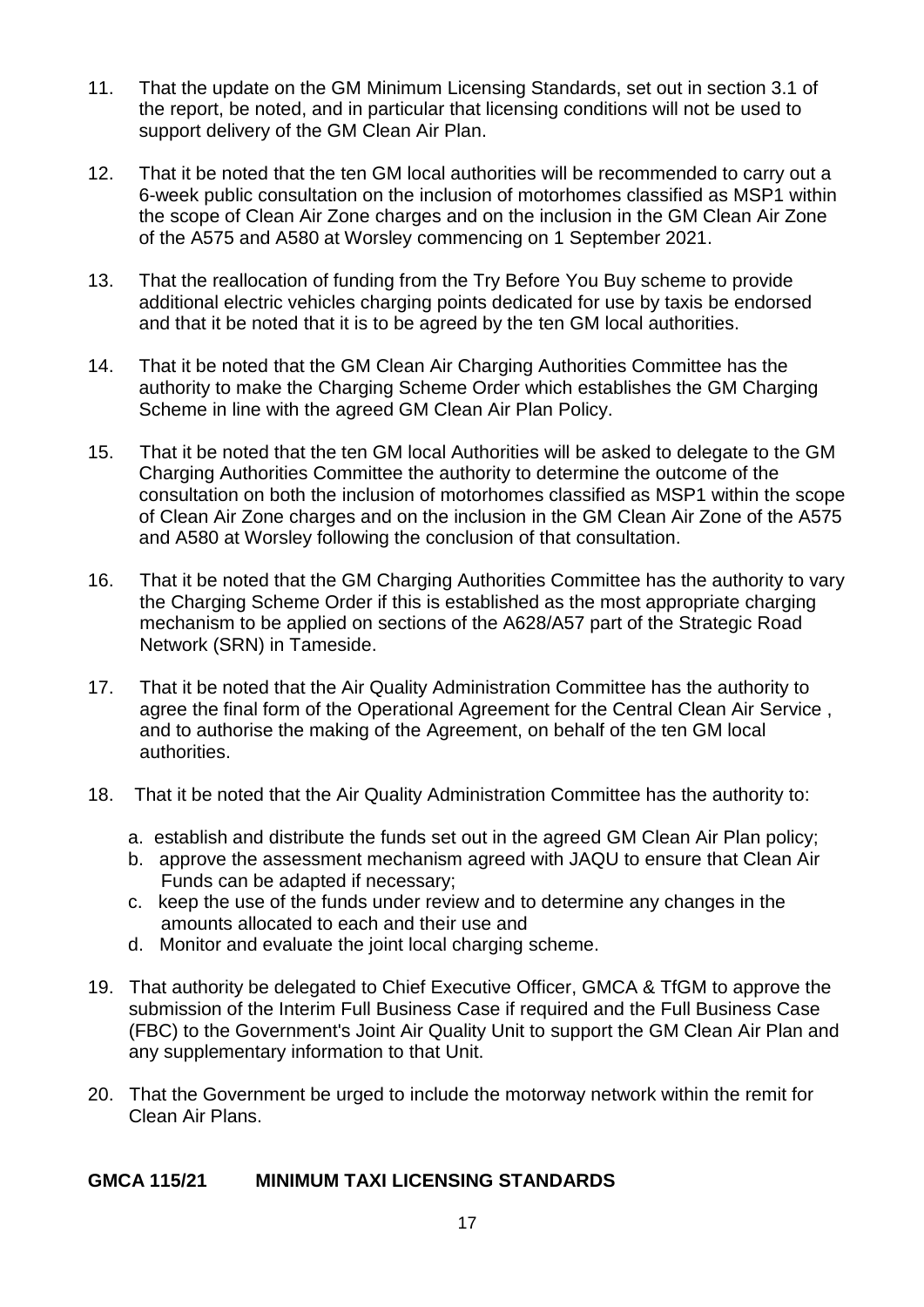The GM Mayor, Andy Burnham introduced a report which set out the progress that has been made on the development of a set of minimum licensing standards relating to taxi and private hire in Greater Manchester and outlined the timetable for consideration. It recognised the important role that taxis play in the GM transport system, their significant workforce size and the integral policy fit with Clean Air. Raising the standard of taxi provision would further build on GM's ambitions for a world class transport system.

The scheme has been consulted on, and consideration given to issues in relation to safety, driver training and vehicle standards and refined in line with the challenges identified by the trade. There were now two phases within the proposal, driver operation and LA standards was scheduled to be implemented from 21 July 2021 to ensure public safety was the number one priority. Phase two would focus on vehicle standards, emissions, age and ensuring vehicles were registered in GM and was scheduled to begin in September 2021. Alongside this phase would be the ability to access a proportion of £20m funding allocated to support the trade move to higher vehicle standards.

It was the Mayor's ambition to have one consistent taxi fleet, visibly registered to GM with a clear brand that would ensure residents were aware as to which vehicles had met the standards. It was anticipated that LA and driver standards would be completed by March 2022 and vehicle standards would be achieved by April 2023.

### **RESOLVED /-**

- 1. That the progress of the Minimum Licensing Standards workstream be noted and the proposed approach and timeline be endorsed.
- 2. That the proposal to consider the final Standards recommendations in two stages; Stage 1 (Drivers, Operators and Local Authority) and Stage 2 (Vehicles) be noted.

## **GMCA 116/21 LIVING WITH COVID RESILIENCE PLAN - QUARTER 3 UPDATE**

The GM Mayor, Andy Burnham took Members through the Living with Covid Resilience Plan, Quarter 3 Update which provided an overview of the early stages of refreshing the Greater Manchester Strategy, and how it was being shaped and informed by the development and delivery of the Living with Covid Resilience Plan. Information was also provided in the report on the extensive work underway to develop Greater Manchester's collective ability to evidence, target and more effectively respond to inequalities present, and how these approaches were being developed and embedded as future ways of working.

There seemed to be a greater sense of stability as Greater Manchester began its second year of response to the pandemic, with much of the initial emergency response now embedded into business as usual. The latest spike in cases in Bolton was a reminder that every borough needed to remain agile to ensure it could respond promptly.

It was clear that there would be some further challenges, particularly as the furlough scheme ended and as a result of no-fault evictions recently having been reinstated. Many people were still reporting uncertainties in relation to their economic position, and this was reflected in the resident survey findings contained within the report.

The new refreshed Greater Manchester Strategy, planned to be presented to the GMCA in the Autumn and would build on elements contained within the Covid Resilience Plan.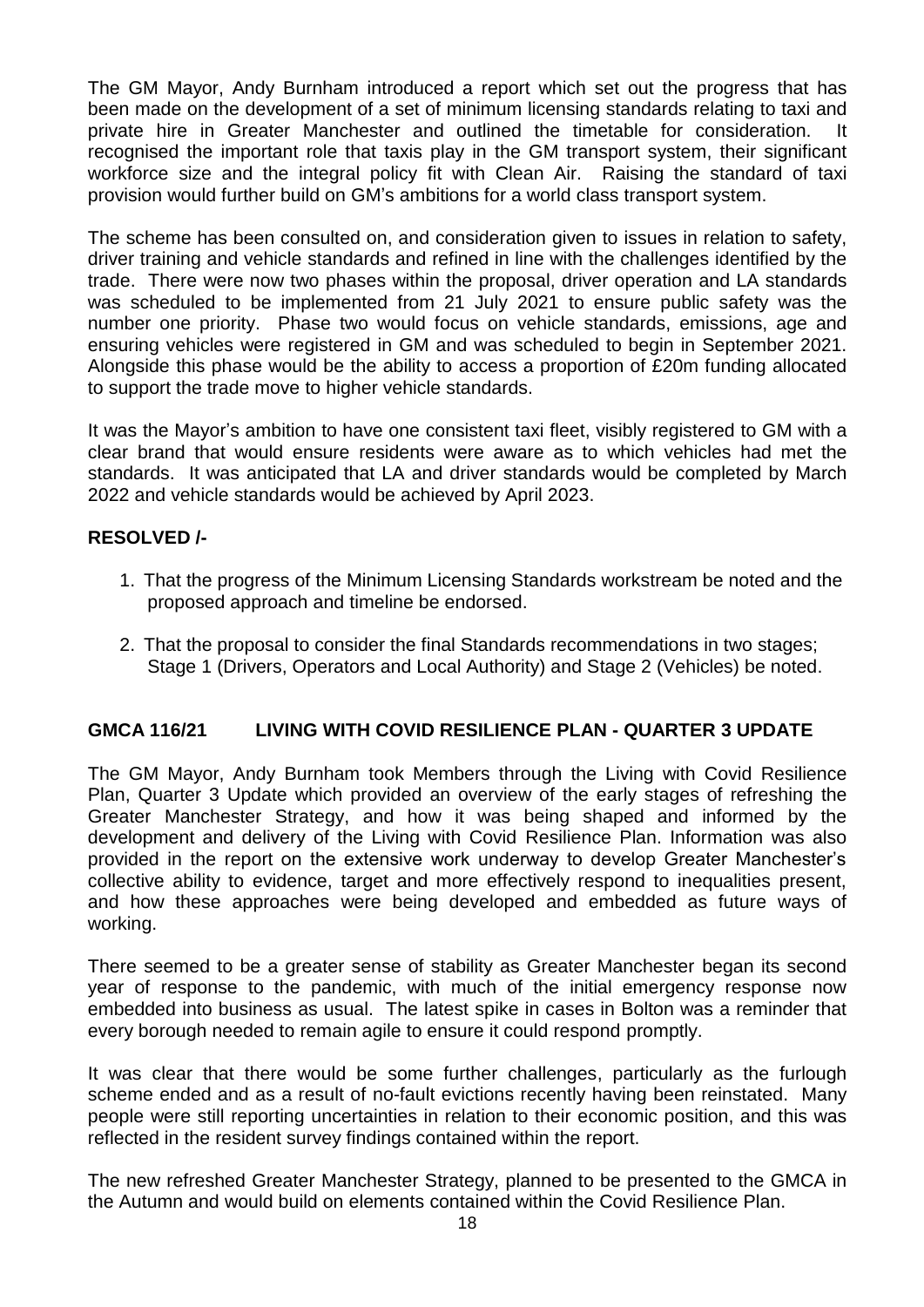## **RESOLVED /-**

- 1. That the overall update on the system developments in response to the ongoing pandemic be noted.
- 2. That the proposed approach, work to date and further development in refreshing the Greater Manchester Strategy be noted.
- 3. That the overall progress being made to develop new mechanisms and ways of working to better understand and respond to inequalities be noted.
- 4. That the progress and development of activity being delivered to support attainment of the deliverables in the Living with Covid Resilience Plan be noted.
- 5. That it be noted that the refreshed Greater Manchester Strategy would be submitted to the GMCA in the Autumn 2021.

### **GMCA 117/21 STOCKPORT MAYORAL DEVELOPMENT CORPORATION (MDC) DELIVERY PLAN 2021-2026**

The GM Mayor Andy Burnham introduced a report which sought approval from the GMCA for the Stockport Town Centre West Mayoral Development Corporation's Strategic Business Plan 2021-2026 and the Annual Action Plan which set out more detail on the commercially sensitive activities the MDC would undertake over the course of 2021 / 2022 to deliver the objectives in the full plan.

This was an exciting piece of work with national implications as a unique example of using mayoral powers to level up a town centre in a more creative and diverse way, bringing significant regeneration through an ambitious masterplan including housing, living spaces, transport and retail. The scheme had a real inspiring vision, and benefits could already be seen across the town.

Councillor Elise Wilson, Leader of Stockport Council added that in the midst of a national planning debate this scheme was an excellent example of forward thinking that would allow the town centre to be re-shaped in line with Stockport Council's values and proactively support the revival of the high-street. St Thomas' site, currently a brownfield site in disrepair would offer a range of housing options, which would all be affordable. There was already immense pride for the work of the Mayoral Development Corporation which it was clear had the ability to start to level up Stockport town centre and the district as a whole.

The GMCA recognised the MDC as a strong example of effective collaboration and commitment to support Stockport in attaining its new homes target of 1093 per year through the devolution offered through the use of these mayoral powers. The MDC was a key enabler for towns in the north as they often had viability challenges, and this initiative could become a template for how to turn around other town centres within Greater Manchester. Thanks were expressed to the leadership at Stockport Council for their pursuit of this opportunity and to Lord Kerslake for chairing the MDC and achieving such significant progress to date.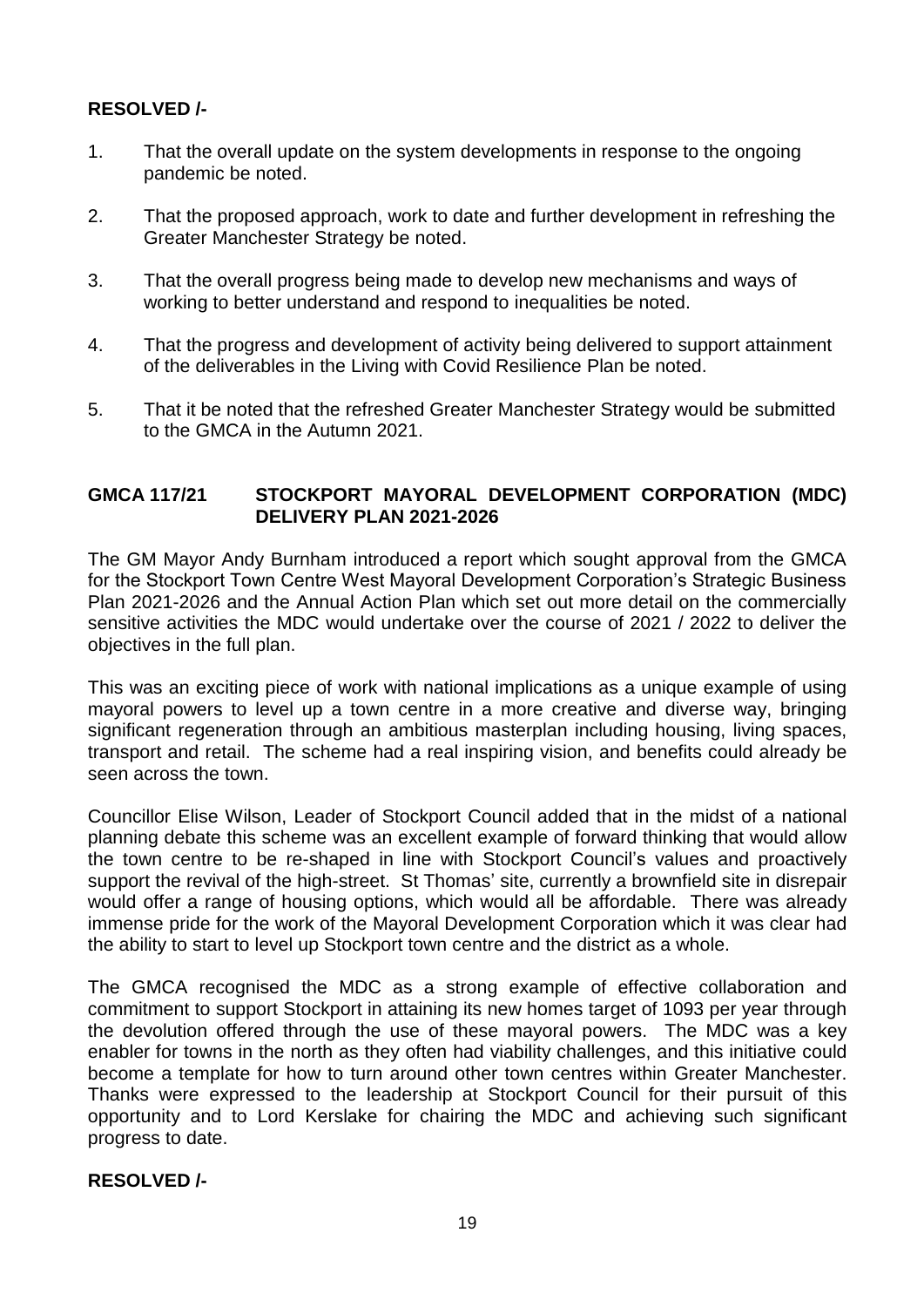- 1. That the Stockport Town Centre West Mayoral Development Corporation's Strategic Business Plan May 2021 – March 2026 (Appendix A) be approved.
- 2. That the Stockport Town Centre West Mayoral Development Corporation's Action Plan May 2021 – March 2022 (Appendix B) be approved.

### **GMCA 118/21 GM HOUSING INVESTMENT LOANS FUND - INVESTMENT APPROVAL RECOMMENDATIONS**

City Mayor Paul Dennett, Portfolio Lead for Housing, Homelessness and Infrastructure introduced a report which sought the Combined Authority's approval to the GM Housing Investment Loans Fund loans from FSG (Kara) Projects Ltd for 66 new homes, and to Newpark Gables LTD where planning permission had already been granted. It further sought approval for equity investment to City Heart LTD and Rise Homes LTD for 196 apartments as part of the new Stockport Interchange development. £5m had been previously agreed, but this was an increase of investment to £9.3m which was now seeking approval following adaptations to its building quality and design.

## **RESOLVED /-**

1. That the GM Housing Investment Loans Fund loans detailed in the table below, as detailed further in this and the accompanying Part B report be approved:

| BORROWER SCHEME     |              | <b>DISTRICT</b> | <b>LOAN</b> |
|---------------------|--------------|-----------------|-------------|
| FSG (Kara)          | Kara Street, | Salford         | £5.126m     |
| <b>Projects Ltd</b> | Seedley      |                 |             |
| <b>Newpark</b>      | 7 Old Hall   | Salford         | £1.455m     |
| <b>Gables Ltd</b>   | Road         |                 |             |

2. That the GM Housing Investment Loans Fund equity investment detailed in the table below, as detailed further in this and the accompanying Part B report be approved:

| <b>DEVELOPER</b>                 | <b>SCHEME</b>            | <b>DISTRICT</b> | <b>EQUITY</b> |
|----------------------------------|--------------------------|-----------------|---------------|
| <b>Cityheart Ltd</b><br>and Rise | Stockport<br>Interchange | Stockport       | £9.300m       |
| Homes Ltd                        |                          |                 |               |

3. That authority be delegated to the GMCA Treasurer acting in conjunction with the GMCA Monitoring Officer to prepare and effect the necessary legal agreements.

### **GMCA 119/21 UTILISATION OF GM HOUSING INVESTMENT LOANS FUND AND EVERGREEN FUND SURPLUSES AND INCLUSION OF BROWNFIELD HOUSING FUND SITE**

City Mayor Paul Dennett, Portfolio Lead for Housing, Homelessness and Infrastructure took Members through a report which sought approval to utilise some of the surpluses generated from the continued investment of the GM Housing Investment Loans Fund and Evergreen Fund to create three posts within the GMCA and provide grant funding to individual Districts to bring forward development proposals across GM. The report also sought approval for the inclusion of an additional site to be awarded a Brownfield Housing Fund grant.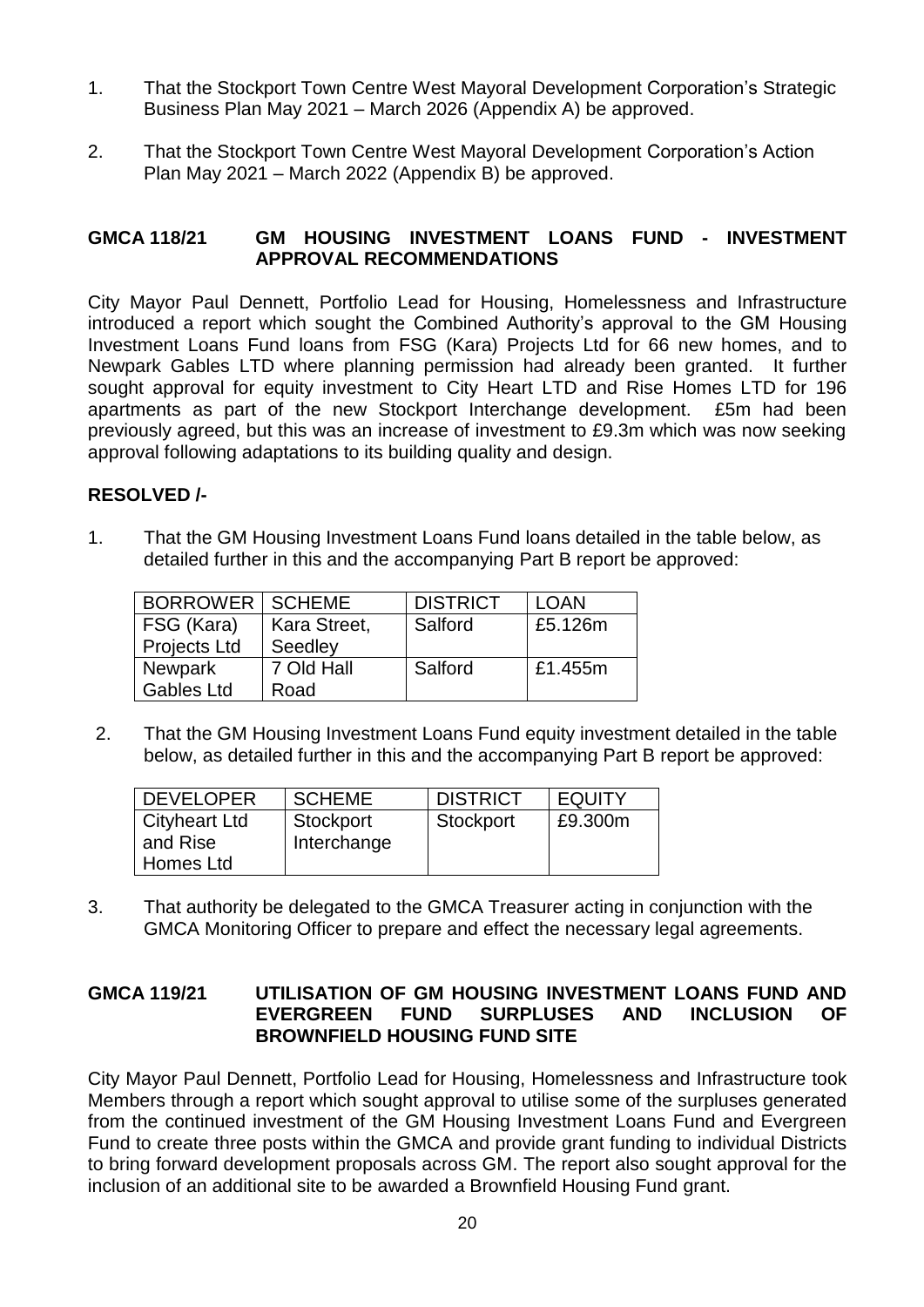The three posts within the GMCA would be for a Transaction Manager, a Strategic Planner and a Quantity Surveyor to support the fund, and further grant funding to each GM Local Authority to bring forward development proposals for schemes and also broader growth proposals.

The additional brownfield site proposed for funding through the Brownfield Housing Fund Grant was at Northern Gateway, Gould St in Manchester. Councillor Richard Leese, Leader of Manchester City Council added that this scheme would offer a range of housing options and be a key contributor to achieving Greater Manchester's housing ambitions. It would include 22 new units, some of which would be carbon negative.

# **RESOLVED /-**

- 1. That the acceptance of £3m of Evergreen Surpluses from the Evergreen Holdings Fund Board be approved.
- 2. That the proposal to enter Grant Funding Agreements with each of the 10 GM Districts to allocate revenue funding, as outlined within the report. Be approved.
- 3. That the creation of additional required roles be approved with formal appointment of relevant posts to be referred to the Resources Committee.
- 4. That the allocation of £2.125m of Brownfield Housing Fund grant monies, as set out in Section 4 of the report, be approved.
- 5. That authority be delegated to the GMCA Treasurer acting in conjunction with the GMCA Monitoring Officer to agree the final terms of all the necessary agreements.

## **GMCA 120/21 THE MAYOR'S CYCLING AND WALKING CHALLENGE FUND**

The GM Mayor, Andy Burnham set out the schemes contained within the report which required approval in order to progress the Mayor's Cycling and Walking Challenge Fund Programme. Specifically, it sought approval for phase two of the Manchester Beswick Scheme and phase 1 of the GM Bike Hire Scheme that would offer a docked bike hire programme initially to the urban core of Manchester, Salford and Trafford.

- 1. That the release of up to £0.573 million MCF funding for the Manchester Beswick Phase 2 scheme be approved, in order to secure full approval and enable the signing of the necessary legal agreements, as set out in section 2 of the report.
- 2. That the release of up to £11.88 million MCF funding for the Greater Manchester Bike Hire scheme (Phase 1) be approved, in order to secure full approval and enable the signing of the necessary legal contracts for the scheme, as set out in section 2 of the report (and approve TfGM entering into such contracts).
- 3. That it be noted that the 'Streets for All' report will be submitted to the GMCA in July 2021.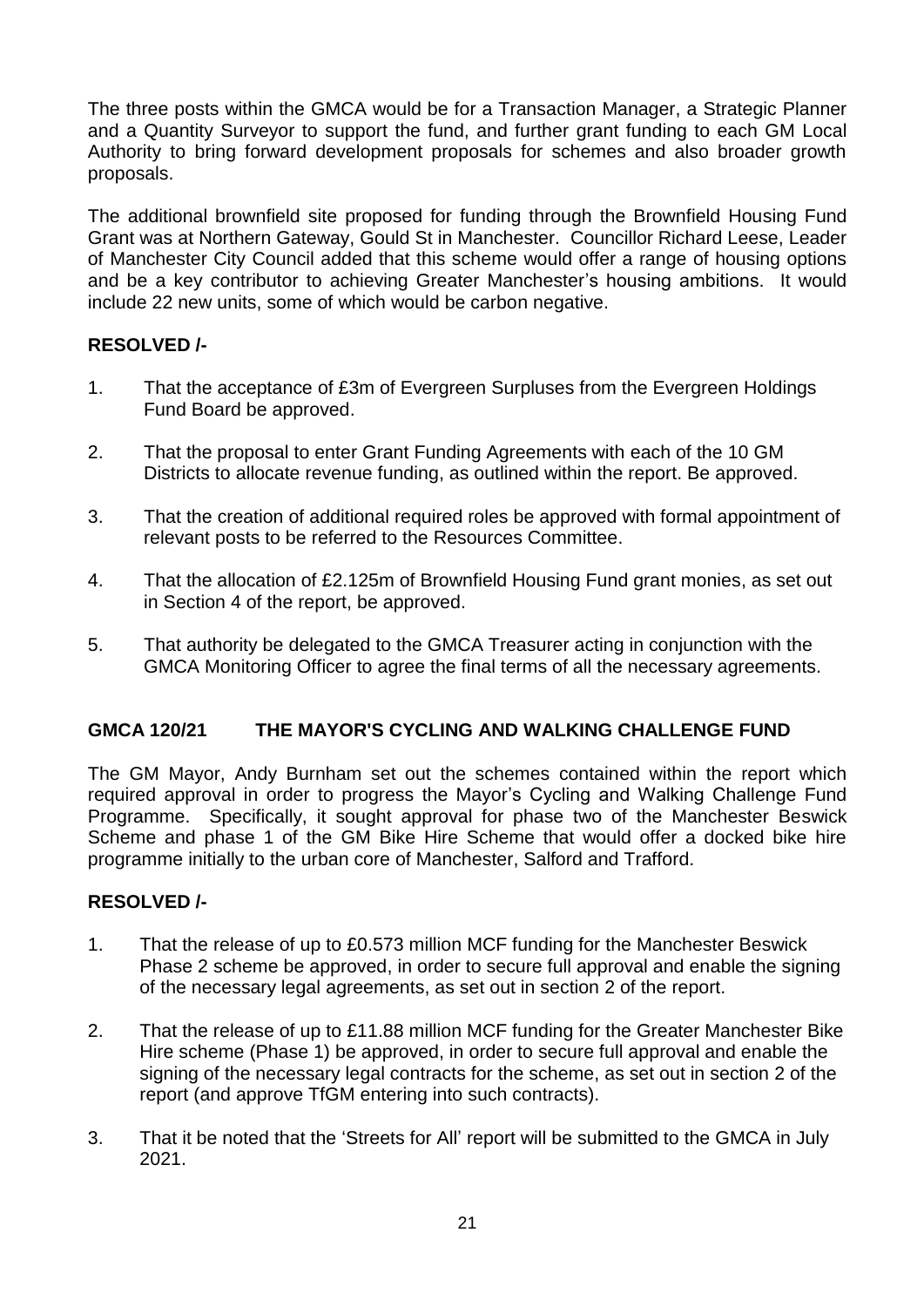### **GMCA 121/21 LOCAL TRANSPORT GRANT AND POTHOLE CHALLENGE FUNDING**

The GM Mayor, Andy Burnham introduced a report which set out the final allocation of the devolved Local Transport Grant, which included funding for the Integrated Transport Block and Highways Maintenance Block and Incentive Element totalling £35.7m. The funding for 2021/22 was confirmed later than in previous years and was not received in time to be included in the  $2021/22$  budget approved by GMCA on  $12<sup>th</sup>$  February 2021. The Government has also recently confirmed the allocation for the Pothole and Challenge Fund of £15.5m.

Members of the GMCA were disappointed by the recent Government announcement regarding the Highways Maintenance Fund, it was hoped that the share of this fund being returned to Local Authorities would go someway to mitigating against this budget deficit.

### **RESOLVED /-**

- 1. That the proposed allocations for Highways funding to Districts and the proposed allocation of the Integrated Transport Block Funding for 2021/22 be approved.
- 2. That the update to the 2021/22 GMCA Capital Programme be approved.
- 3. That it be noted that the funding allocations for future years will be the subject of future reports to GMCA.

### **GMCA 122/21 MONTHLY ECONOMIC UPDATE**

Councillor Elise Wilson, Portfolio Lead for Economy took Members through the latest Economic Resilience Dashboard, which had begun to indicate the impact of the lifting of some of the covid restrictions and the new relationship with the EU. Specifically it had highlighted the recruitment challenges for the tourism, manufacturing, health & social care, leisure and construction industries which would be observed over the next few months to understand the severity of the issues.

A recent report had highlighted Greater Manchester as the fastest growing technology city region in the EU, outside London which was a significant recognition for the conurbation.

Councillor Eamonn O'Brien, Leader of Bury Council reported that he and the GM Mayor had met with Capita regarding their proposed relocation of their site outside of Greater Manchester and the impact that it would have to the 500 employees who also live here. The conversations were welcomed, and a request was made that they look again at a working from home offer for their staff that would support their needs and also the wider GM economy. Thanks were also expressed to the ongoing support of the Communication Workers Union in this matter.

- 1. That the latest update of the Greater Manchester Economic Resilience Dashboard be noted.
- 2. That it be noted that PROGRESS21 had been rescheduled and would now take place on 23 September 2021.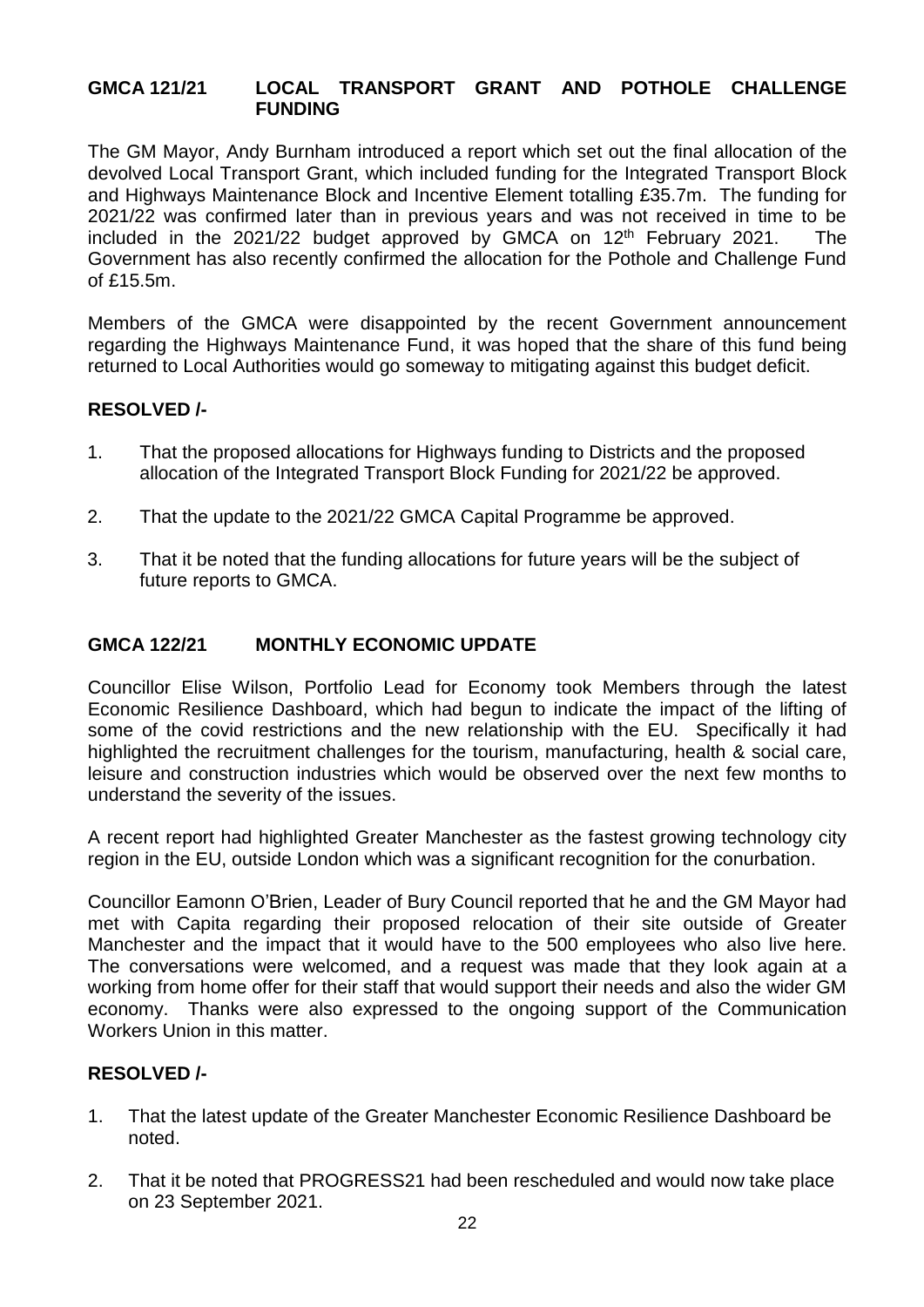3. That it be noted that the GM Mayor and Leader of Bury Council had met with Capita regarding their proposed relocation of business from Bury to Preston-Brook, Runcorn, with a resulting loss over 500 jobs across GM. It was hoped that the meeting would have a positive impact on the discussions and that a positive outcome could be reported to the GMCA in July 2021.

### **GMCA 123/21 GMCA CAPITAL OUTTURN 2020/2021**

Councillor David Molyneux, Portfolio Lead for Investment and Resources introduced a report which informed Members of the Greater Manchester Combined Authority of the capital outturn for 2020/21.

### **RESOLVED /-**

That the 2020/21 actual outturn capital expenditure of £420.3 million compared to forecast for 2020/21 presented to GMCA on 12 February 2021 of £427.6 million be noted.

### **GMCA 124/21 GMCA PROVISIONAL REVENUE OUTTURN 2020/21**

Councillor David Molyneux, Portfolio Lead for Investment and Resources introduced a report which informed Members of the Greater Manchester Combined Authority provisional revenue outturn for 2020/21.

- 1. That it be noted that Mayoral General Budget provisional revenue outturn position for 2020/21 is breakeven after transfer to earmarked reserves.
- 2. That it be noted that the Mayoral General GM Fire & Rescue provisional revenue outturn position for 2020/21 is an underspend of £477k after transfer to earmarked reserves. The underspend will be transferred to Fire General Fund.
- 3. That it be noted that the GMCA General Budget provisional revenue outturn position for 2020/21 is breakeven after transfer to earmarked reserves.
- 4. That it be noted that the Waste and Resourcing provisional revenue outturn position for 2020/21 is breakeven after transfers from earmarked reserves and agreed return of levy and reserves to Districts.
- 5. That it be noted that the GMCA Transport provisional revenue outturn position for 2020/21 is breakeven.
- 6. That it be noted that the TfGM provisional revenue outturn position for 2020/21 is breakeven.
- 7. That it be noted that the Government has extended the statutory deadline for the publication of the 2020-21 draft accounts by two months to 31<sup>st</sup> July 2021.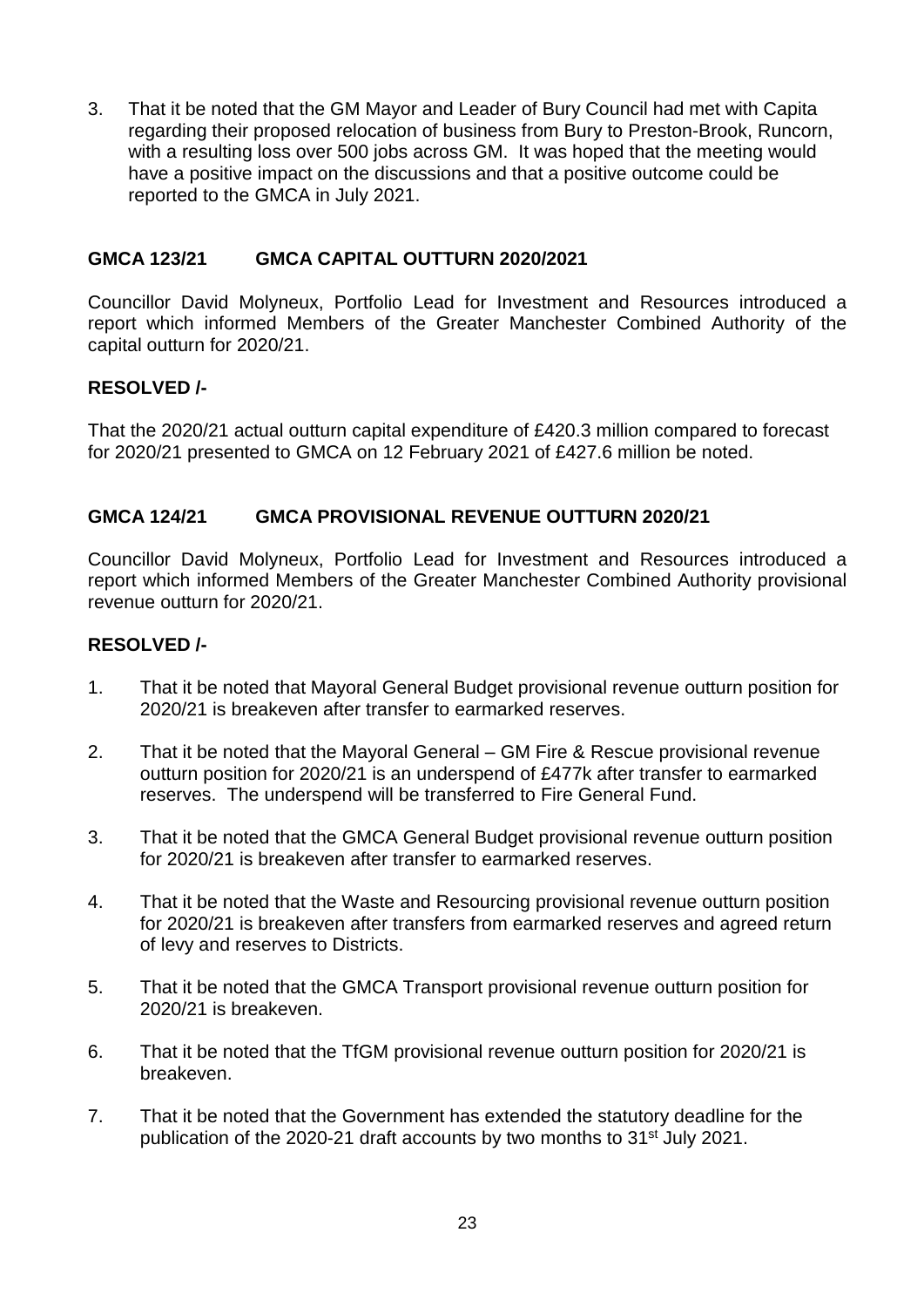8. That it be noted that the final position is subject to the submission of the audited accounts to be finalised by 30<sup>th</sup> September 2021 and to be reported to the GMCA Audit Committee prior to the deadline.

## **GMCA 125/21 GM INVESTMENT FRAMEWORK, CONDITIONAL PROJECT APPROVAL**

Councillor David Molyneux, Portfolio Lead for Investment and Resources introduced a report which sought approval for an investment to The Modular Analytics Company Limited that would be made from recycled funds.

## **RESOLVED /-**

- 1. That the funding application for The Modular Analytics Company Limited (investment of up to £750,000) be approved and progressed to due diligence.
- 2. That authority be delegated to the GMCA Treasurer and GMCA Monitoring Officer to review the due diligence information in respect of the above company, and, subject to their satisfactory review and agreement of the due diligence information and the overall detailed commercial terms of the transactions, to sign off any outstanding conditions, issue final approvals and complete any necessary related documentation in respect of the investment noted above.

### **GMCA 126/21 EXCLUSION OF THE PRESS AND PUBLIC**

### **RESOLVED /-**

That, under section 100 (A)(4) of the Local Government Act 1972 the press and public should be excluded from the meeting for the following items on business on the grounds that this involved the likely disclosure of exempt information, as set out in the relevant paragraphs of Part 1, Schedule 12A of the Local Government Act 1972 and that the public interest in maintaining the exemption outweighed the public interest in disclosing the information.

### **GMCA 127/21 STOCKPORT MAYORAL DEVELOPMENT CORPORATION (MDC) DELIVERY PLAN 2021-2026**

**Clerk's Note:** This item was considered in support of the report considered in Part A of the agenda (Item 117/21 above refers).

### **RESOLVED /-**

That the report be noted.

### **GMCA 128/21 GM HOUSING INVESTMENT LOANS FUND - INVESTMENT APPROVAL RECOMMENDATIONS**